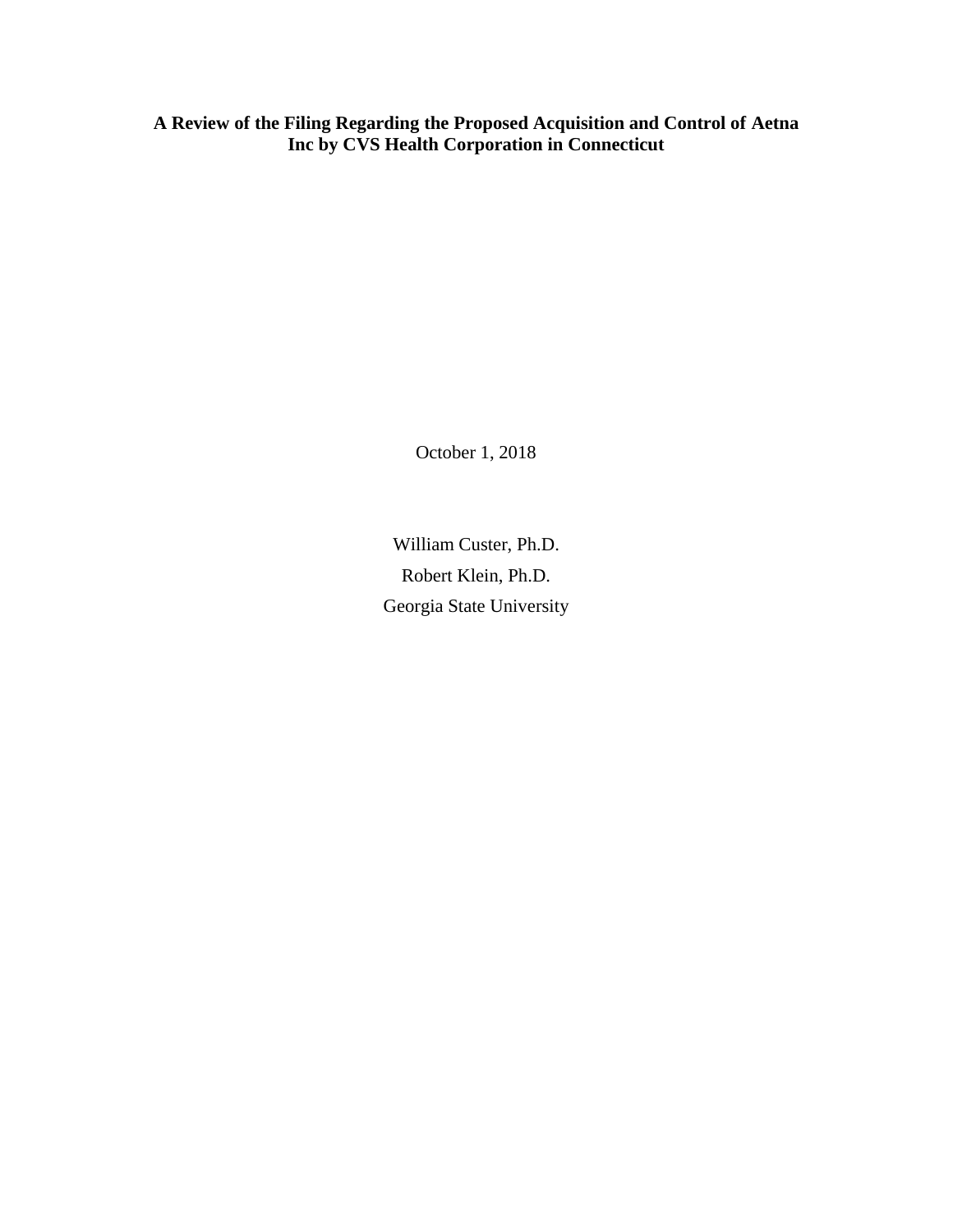### **Introduction**

This report reviews the potential competitive effects of the proposed acquisition of Aetna by CVS Health. The proposed acquisition would affect competition from both horizontal and vertical perspectives. Its net effect on consumer welfare will depend on the conduct of the merged entity. This merger may affect consumer welfare if it significantly changes the horizontal competitiveness of health insurance markets. It may also affect consumer welfare if it alters upstream markets in ways that increase or decrease the competitiveness of health insurance markets and, more specifically, the conduct and performance of the companies in these markets.

The two merging entities currently compete directly against each other only in the standalone Medicare Plan D (PDP) market. CVS is a supplier of retail pharmacy services, mail order pharmacy, Pharmacy Benefit Manager (PBM) services, and primary care services to Aetna and to competitors of Aetna in all health insurance markets in Connecticut.

We cannot predict with a high level of confidence how the proposed merger would affect prices or the quality of care in the relevant markets. Hence, we cannot predict with a high level of confidence whether the proposed merger would increase, decrease, or have no effect on consumer welfare. We can predict that the merger will increase entry barriers to health insurance markets by increasing the minimum efficient scale to compete in those markets. Higher entry barriers, all other things equal, will decrease the structural competitiveness of a market. It is our opinion that, if the Connecticut Insurance Department ("Department") chooses to approve this transaction, it should enhance its monitoring and analysis of the markets that would be affected by merger. It is our understanding that the Department will have the information it will need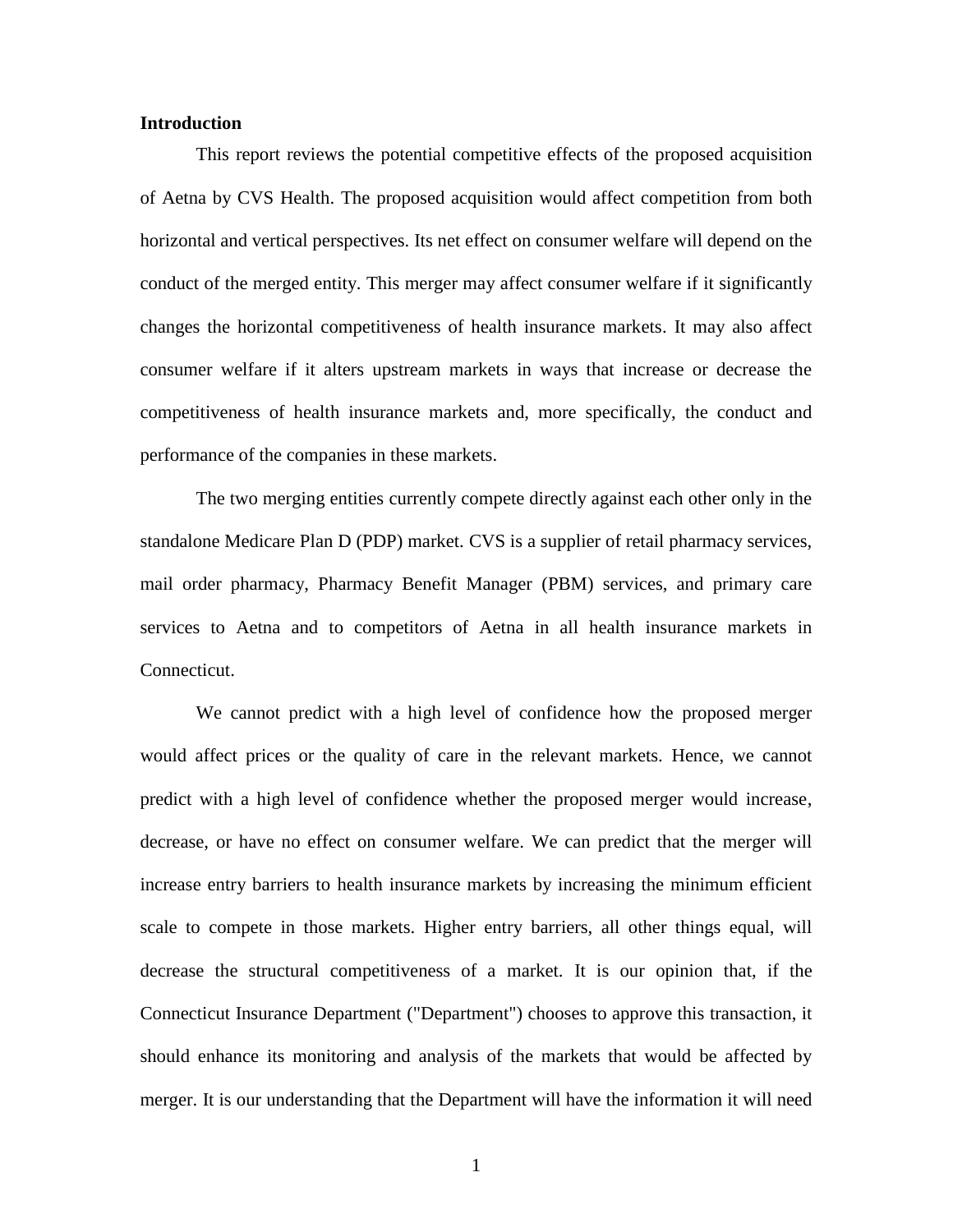to construct the required metrics for enhanced monitoring and analysis for some companies but not all companies. Hence, it will need to enhance the data reported by health insurers to construct the required metrics. These metrics and the analysis performed by the Department will inform any regulatory actions that may be warranted in response to firms' conduct and performance.

Below we discuss the horizontal and vertical aspects of this proposed merger and its implications for the structure of the relevant markets as well as firms' conduct and performance. This is followed by our recommendations on the metrics that the Department should construct and use to monitor and analyze structure, conduct, and performance in the markets that will be affected by the proposed merger. In the appendix, we summarize the data currently available to the Department for market monitoring and analysis. We conclude our report with a summary of the implications of our analysis with respect to the Department's consideration of the proposed merger.

#### **Horizontal Implications of Proposed Merger**

 $\overline{a}$ 

Currently, the two merging entities compete directly against each other only in the standalone Medicare Plan D (PDP) markets. There are three separate and distinct PDP markets: individual, group, and group administrative service only (ASO). ASO markets are excluded from our analysis. <sup>1</sup> The individual and group PDP markets are separable and distinct. They are regulated differently by the Medicare program, are marketed differently by insurers, and provide limited opportunities for consumers to substitute between them. Based on data reported by insurers to the Department, average premiums in the two markets are significantly different.

 $<sup>1</sup>$  ASO markets enroll a small fraction of PDP consumers and are not regulated by the State.</sup>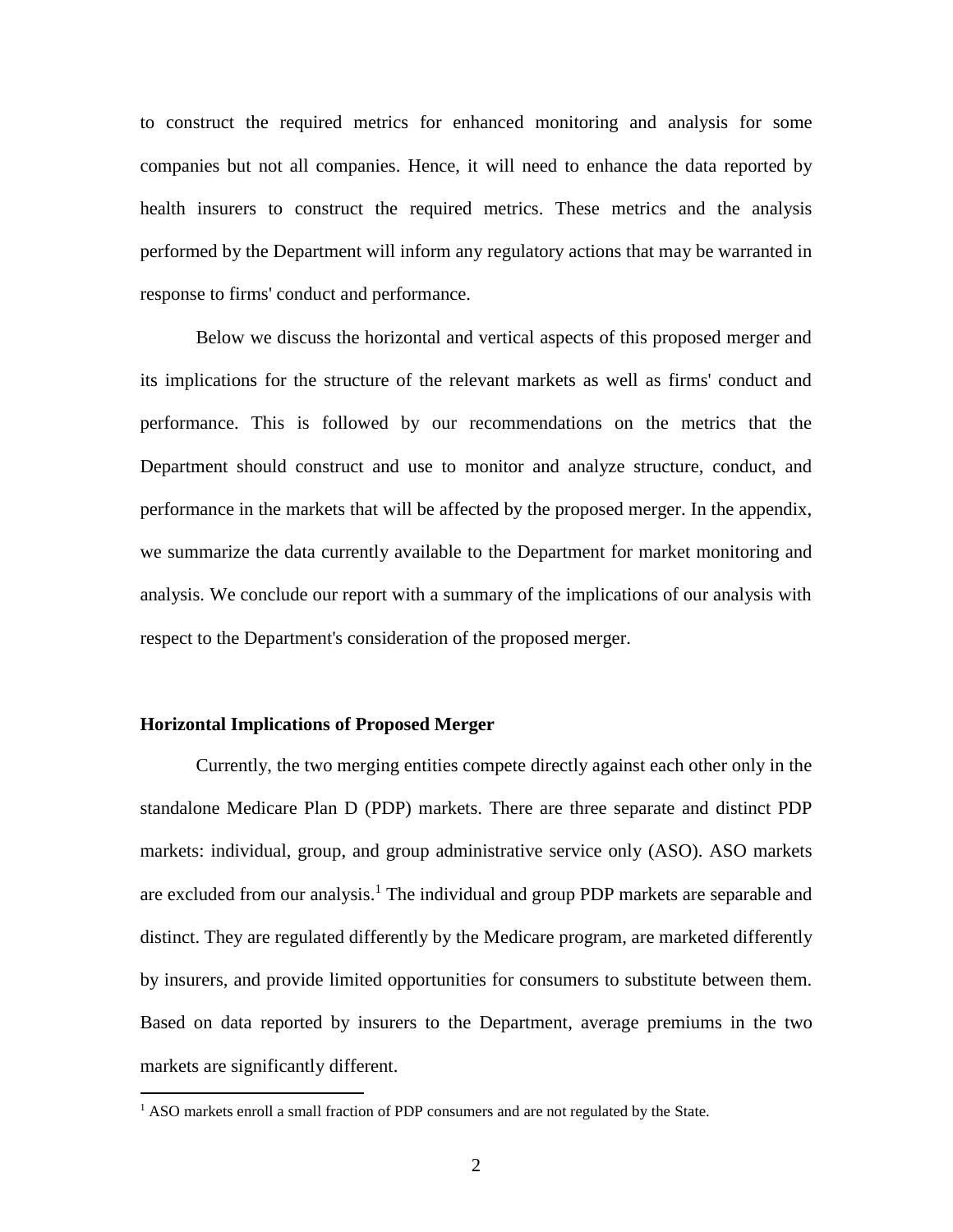In response to concerns from the U.S. Department of Justice, CVS has proposed to divest Aetna's PDP plan (ALIC) and a PDP plan offered by Aetna's subsidiary First Health Life & Health Insurance Company. Currently in these markets, CVS has a significant share of the individual market as measured by either enrollment or total premiums (see Table 1). <sup>2</sup> Aetna has a large share of the group market as measured by either enrollment or total premiums, while ALIC is only in the individual market.

The Department of Justice (DOJ) and the Federal Trade Commission (FTC) consider markets with Herfindahl-Hirschman Indexes (HHIs) between 1,500 and 2,500 as "moderately concentrated."<sup>3</sup> The DOJ/FTC Horizontal Merger guidelines state that mergers "resulting in moderately concentrated markets that involve an increase in the HHI of more than 100 points potentially raise significant competitive concerns and often warrant scrutiny."<sup>4</sup>

In Table 1, we show our calculations of the market shares of CVS and Aetna and the HHIs based on the 2017 data collected by the Department, treating Aetna and ALIC as separate firms and competitors. We should also note that, in our calculations, ALIC is treated as a stand-alone company although our expectation is that ALIC's standalone

<sup>&</sup>lt;sup>2</sup> This observation is based on data collected for the calendar year 2017 by the Department in 2018 through a special data call. We note here that the governing Connecticut statute uses premiums as the measure of firms' sales or quantity of output as the basis for determining their market shares and market concentration. However, calculating market shares or concentration in markets based on premiums can be affected by firms' pricing. Hence, enrollment may be a more reliable basis on which to determine firms' market shares and market concentration. In this case, regardless of whether enrollment or premiums are used as the measure of firms' sales or outputs, the indications are essentially the same even though the market metrics vary depending on which measures of sales/outputs are used.

 $3$  The HHI is calculated as the sum of the squares of the individual firms' market shares in a market multiplied by 10,000. We note that the HHI, which is a commonly used indicator of market concentration, places greater weight on the market shares of the largest firms in a market. This is consistent with economic theory that the "big players" in a market drive competition (or the lack of it) in a market.

<sup>4</sup> United States Department of Justice and Federal Trade Commission, Horizontal Merger Guidelines (August 19, 2010) [hereinafter, 2010 Horizontal Merger Guidelines], available at [www.ftc.gov/os/2010/08/100819hmg.pdf](http://www.ftc.gov/os/2010/08/100819hmg.pdf) (Page 19).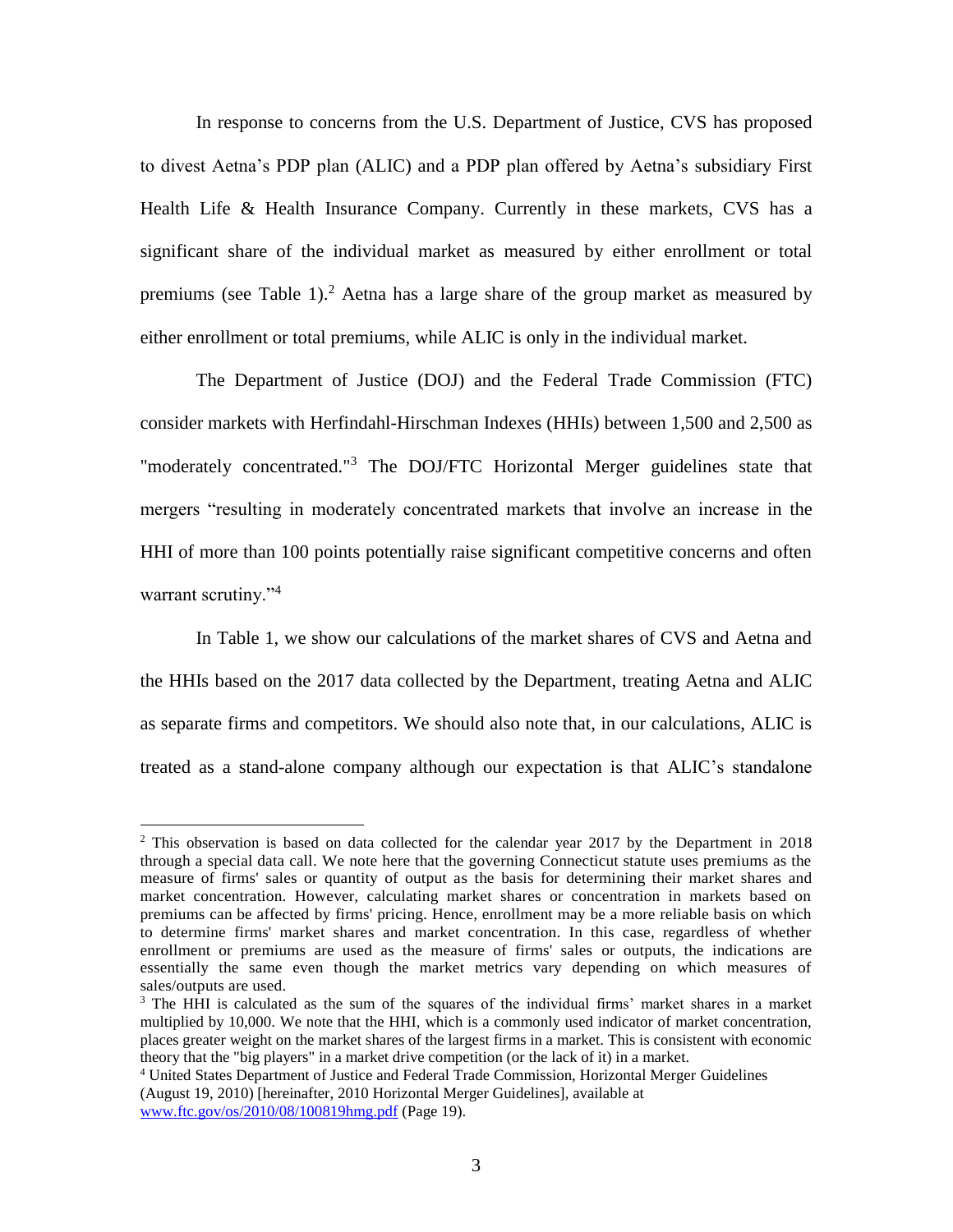Medicare Part D buisness will be sold to another company operating in the market.<sup>5</sup> Measured by premiums, the pre-merger HHI in the individual PDP market is 2,131. Postmerger it would be 2,285, which would constitute an increase of 154. In the group PDP market, also measured by premiums, the pre-merger HHI is 1,944. It would remain the same post-merger.

Measured by enrollment, the pre-merger HHI in the individual PDP market is 3,043; post-merger it would be 3,119, an increase of 76. The proposed merger would not change the HHI in the group market.

| Table 1                                                                                     |            |       |            |       |
|---------------------------------------------------------------------------------------------|------------|-------|------------|-------|
| Connecticut Part D Plan Individual and Group<br>Market Share and Herfindahl-Hirschman Index |            |       |            |       |
|                                                                                             |            |       |            |       |
|                                                                                             | Individual | Group | Individual | Group |
| SilverScript                                                                                | 18%        | 1%    | 23%        | 2%    |
| Aetna (ALIC)                                                                                | 2%         | 0%    | 3%         | 0%    |
| Combined                                                                                    | 20%        | 1%    | 26%        | 2%    |
| <b>HHI</b>                                                                                  |            |       |            |       |
| Premerger                                                                                   | 3,043      | 2,499 | 2,131      | 1,944 |
| <b>HHI</b> No                                                                               |            |       |            |       |
| Divestiture                                                                                 |            |       |            |       |
| Post-merger                                                                                 | 3,252      | 2,760 | 3,006      | 2,008 |
| Source: Connecticut Department of Insurance data, authors' calculations.                    |            |       |            |       |

Regardless of whether enrollment or premiums are used to calculate the firms' market shares and the markets' HHIs, these markets are at least "moderately concentrated" according to the DOJ/FTC merger guidelines. Aetna's divestiture of its PDP business and its subsidiary PDP business would leave these calculations unchanged.

<sup>&</sup>lt;sup>5</sup> Hence, the HHIs we calculate are lower than what they would be pre and post-merger. Our calculations of the changes in the pre and post-merger HHIs are not affected by our treatment of ALIC as a stand-alone company.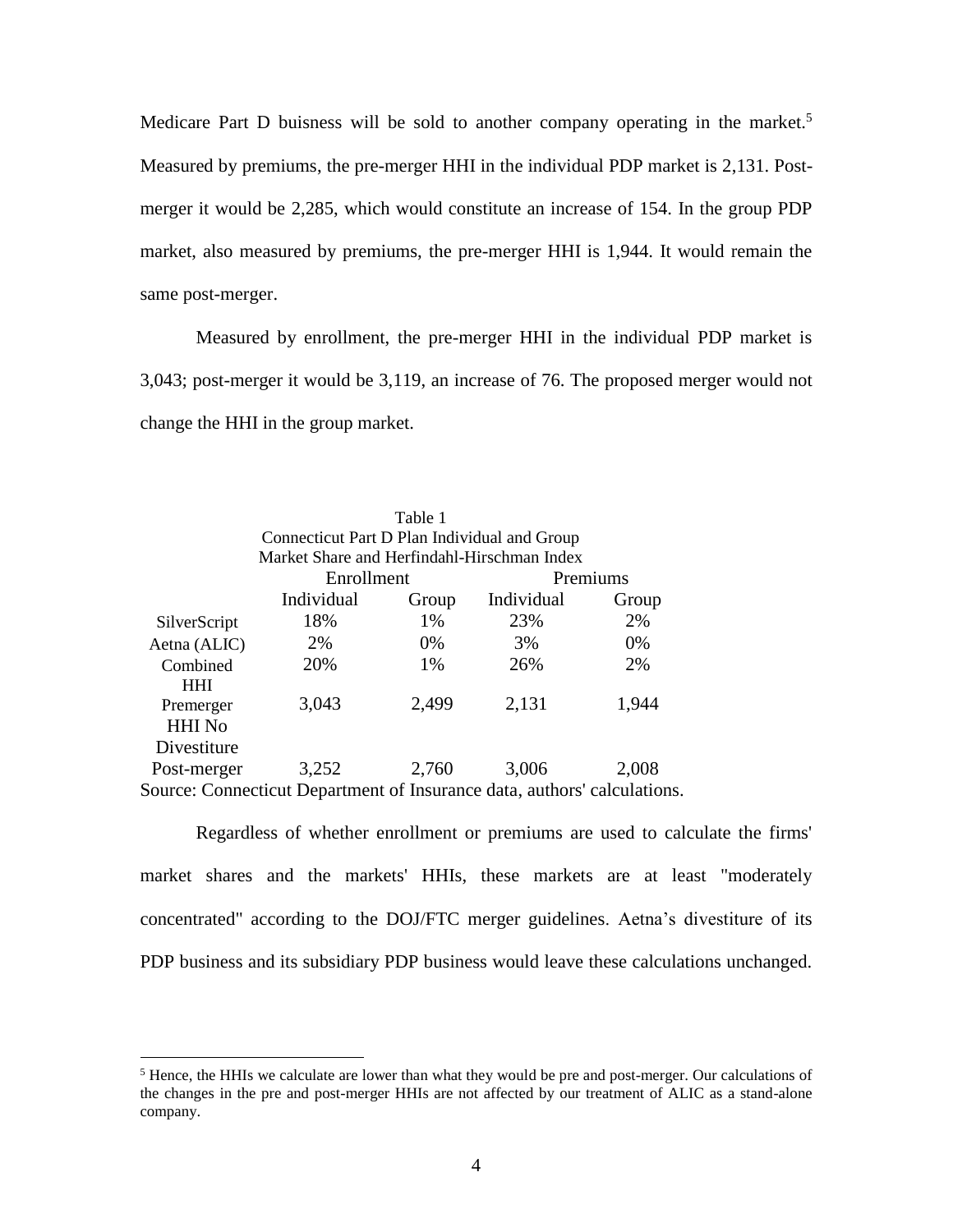Without the divestiture, there would be significant increases in concentration in the individual market.

There is an extensive academic literature on the competitive effects of horizontal mergers and acquisitions in various industries including health insurance. 6 In a market that is not structurally competitive, sellers may behave in such a way as to limit the supply of a good or service with the objective of manipulating prices to earn excessive profits and/or cover the additional costs of inefficient operations (Scherer and Ross, 1990). All other things equal, higher levels of market concentration are expected to increase sellers' ability to engage in explicit or tacit collusion to manipulate a market. As a market becomes highly concentrated with two or three firms accounting for most (e.g., 80 percent or greater) of the production in that market, the potential for collusion among these firms increases substantially.

However, a high level of market concentration will not necessarily lead to a loss of consumer welfare as other factors come into play. One of these factors is the height of barriers to entry into and exit from the market. Even in a highly concentrated market, if costs of entry and exit are relatively low, the threat of new firms coming into the market can have a disciplinary effect on the incumbent firms in the market; this is known as "market contestability."<sup>7</sup> However, if entry barriers are high for health insurance markets, market contestability would not be factor. One of potential effect of this merger is to increase the cost of entry as a result of the efficiencies gained by health insurers that are

<sup>6</sup> See Gaynor, et al. (2015) and Gaynor, M., K. Ho, and R. Town **(**2015). "The Industrial Organization of Health Care Markets." *Journal of Economic Literature*, 53(2).

 $\frac{7}{1}$  According to the theory of contestable markets, even a highly concentrated market may still be structurally competitive if entry and exit barriers are relatively low (Baumol et al., 1982). The theory here is that low entry and exit barriers would make it easier for new firms to enter a market if the incumbent firms are engaging in some form of collusion or otherwise refraining from competing with each other. The ability of new firms to enter a market is hypothesized to have a disciplinary effect on the behavior of incumbent firms.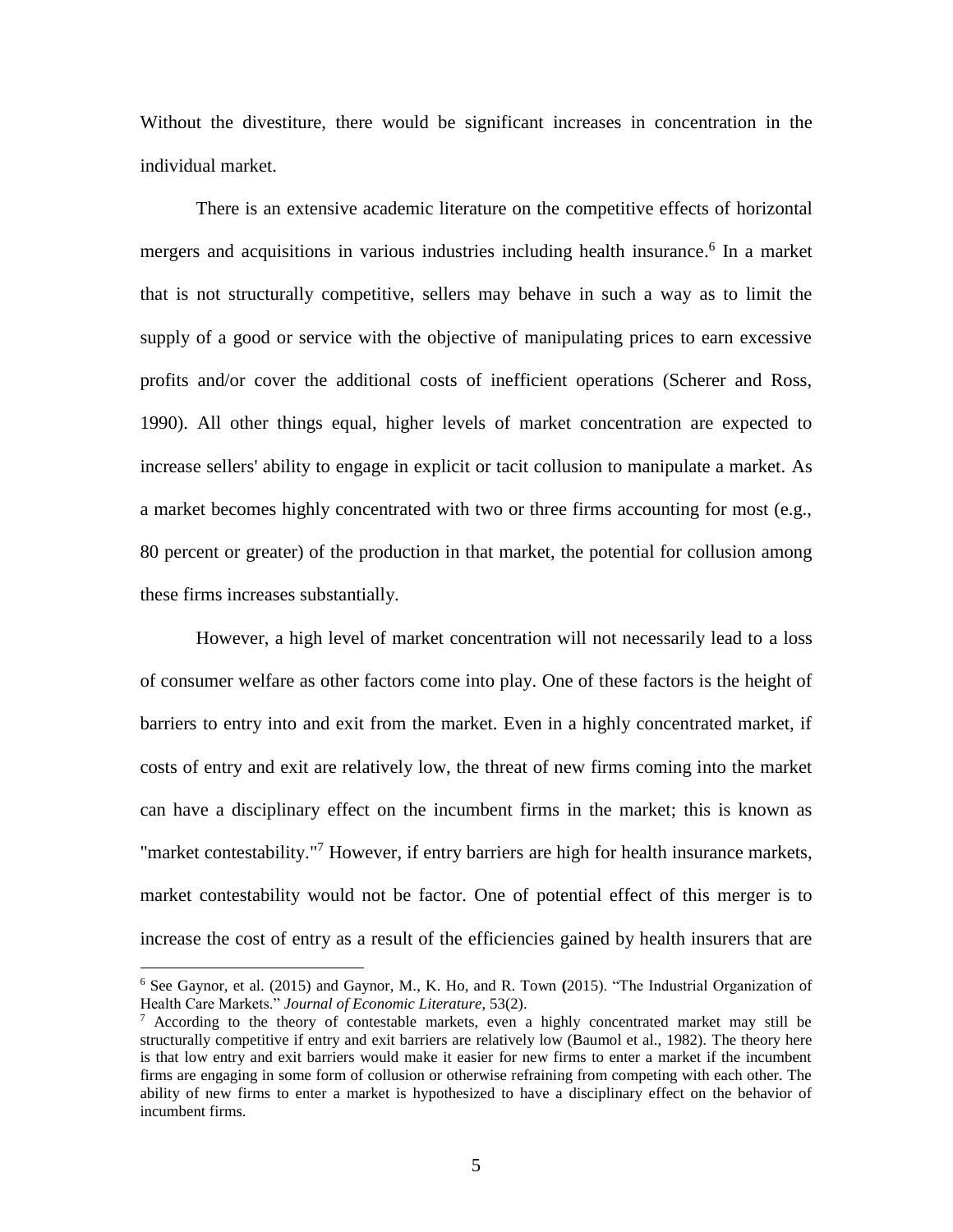vertically integrated with healthcare providers and other firms involved in the delivery of healthcare services.

Other important factors affecting competition include the bargaining power of buyers, the availability and cost of consumer information, the availability and cost of substitute products and services, and the degree to which firms are regulated. Further, even in a market populated only by "giants," the giants may choose to strongly compete with each other rather than collude or find other ways to refrain from competition.

The divestiture of Aetna's PDP plans would mean that the competitiveness of the Medicare Part D markets would not change as a result of the acquisition of Aetna by CVS Health. The PDP markets, and other health insurance markets in Connecticut are moderately concentrated. The vertical implications of this merger could potentially affect the competitiveness of multiple health insurance markets in Connecticut.

#### **Vertical Implications of Proposed Merger**

 $\overline{a}$ 

This merger may affect consumer welfare if it significantly changes the competitiveness of upstream markets that supply inputs to the associated health insurance markets. Generally, vertical integration reduces transaction costs for inputs to the downstream (in this case, health insurance) markets, lowering costs, and increasing consumer welfare. Vertical integration may increase consumer welfare by reducing transaction costs, increasing efficiency, and harmonizing the incentives of the merging firms. For example, vertically integrated firm in health insurance markets may be better able to affect the utilization of health care services in ways that benefit consumers.<sup>8</sup>

<sup>&</sup>lt;sup>8</sup> In this example, integration that results in better utilization of services could lower costs for plan enrollees and lead to better health outcomes. Alternatively, such integration could be exploited to lower the quality of care for plan enrollees in the desire to lower costs.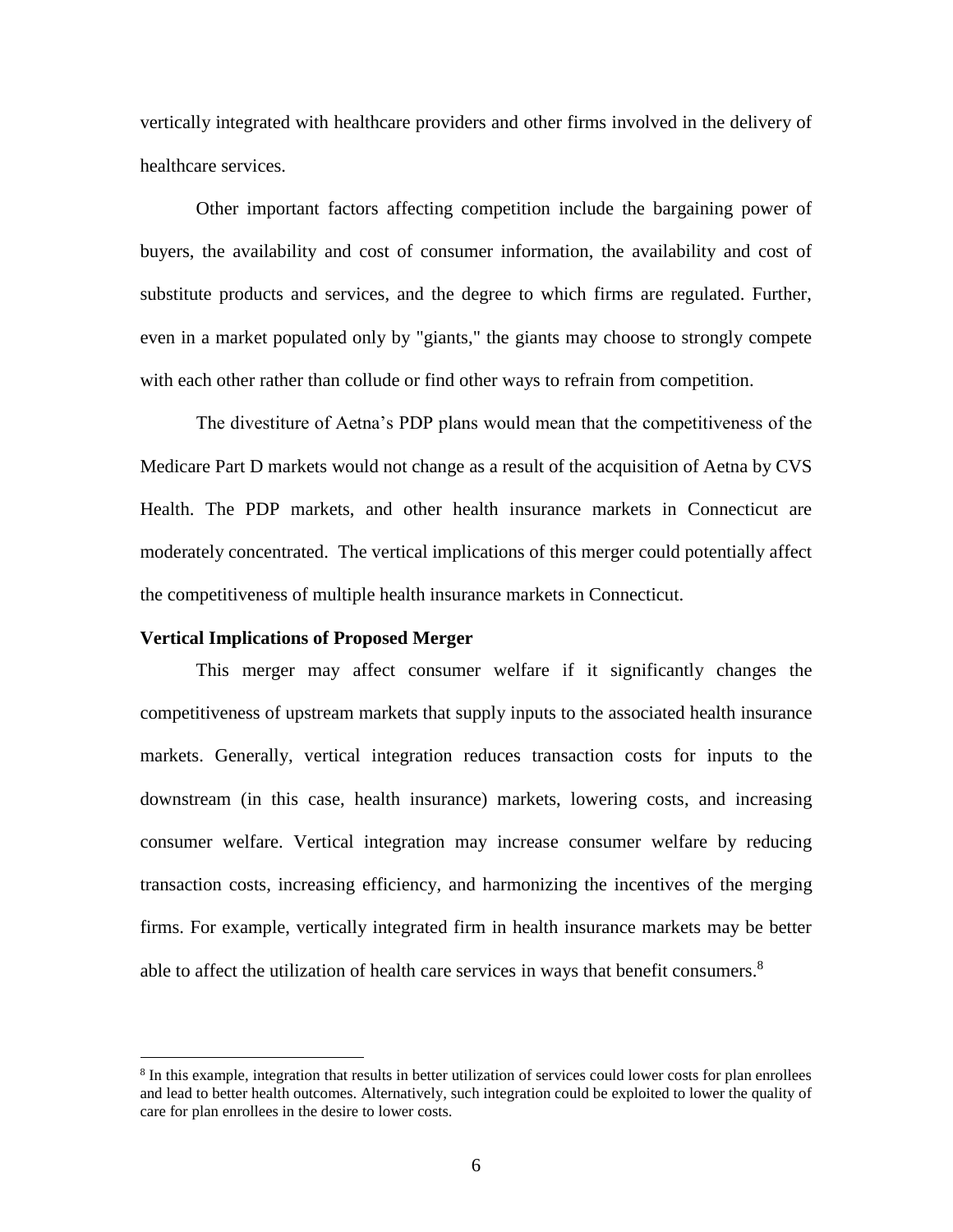However, there may be number of potential anticompetitive outcomes of a vertical merger. Vertical integration may provide the merged firm with incentives and tools to reduce competition and increase prices in upstream markets that may result in reduced consumer welfare in the downstream market. Anti-competitive effects could include reduced entry (higher entry barriers) into an insurance market, increasing the costs of existing competitors in either the insurance market or in upstream markets such as primary care, and allowing anti-competitive information sharing (between the PBM and insurance operations within the merged firm) regarding insurers that compete with the merged firm. <sup>9</sup> Determining if a vertical merger reduces consumer welfare requires predictions about the post-merger conduct of the merged firm.

CVS currently provides a variety of services to Aetna and Aetna's competitors. These services include retail pharmacy, primary care, and pharmacy benefit management services. The intention of the merged firm is to integrate operations of all these service lines and associated data systems (pharmacy and claims) in the production of health insurance. The merging firms argue that the merger will "result in significant cost savings and increased overall health care efficiency by facilitating and accelerating the transition by the combined firm and the industry generally toward value-based provider and consumer collaboration models to reduce costs while maintaining and improving health outcomes." Further, they argue that the cost savings will be passed on to consumers in both the self-insured and fully-insured consumer markets. The empirical literature

<sup>9</sup> S. Salop and D. Culley, "Potential Competitive Effects of Vertical Mergers: A How-To Guide for Practitioners," (Dec. 8, 2014), available at http://scholarship.law.georgetown.edu/facpub/1392/.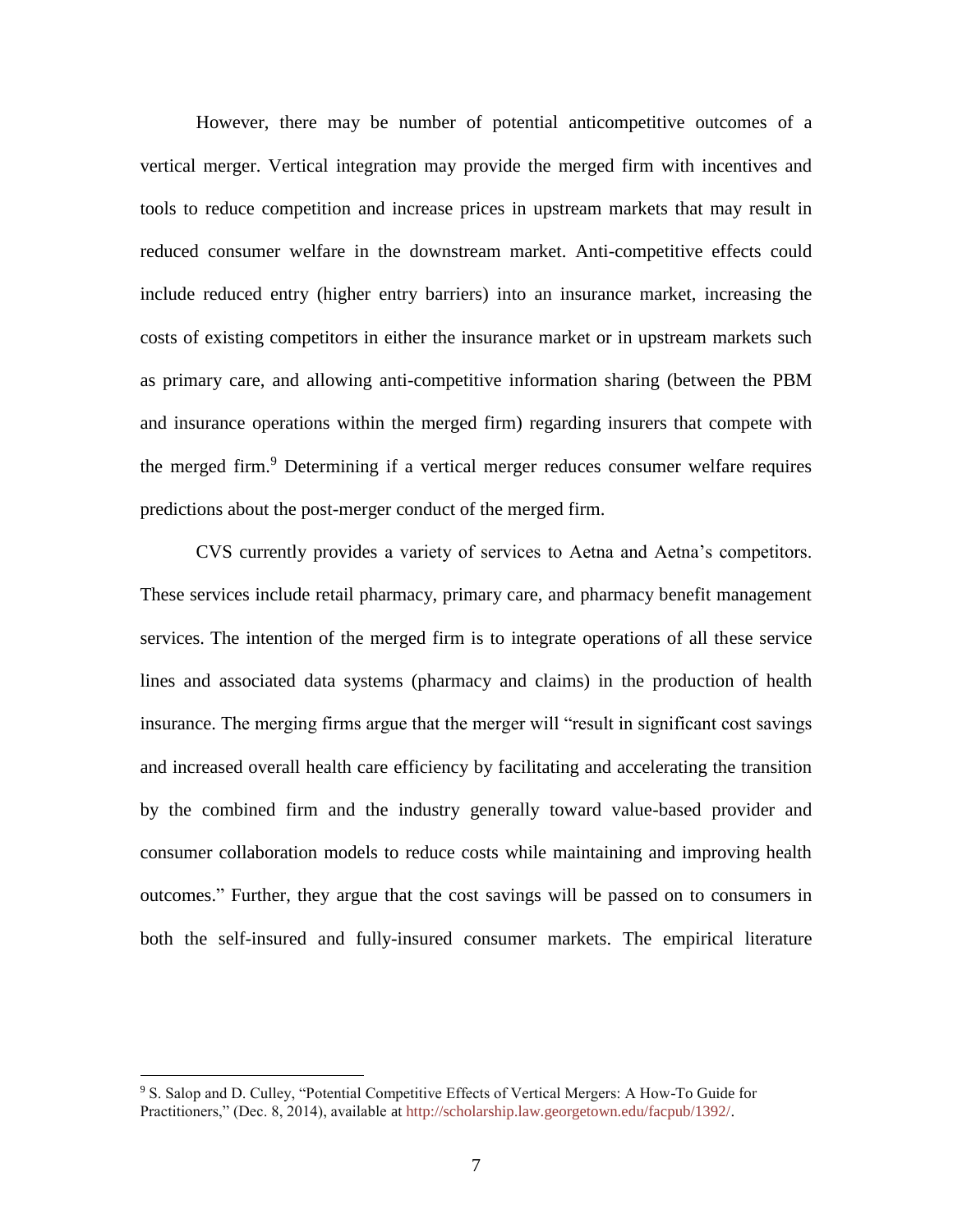indicates that the integration of insurers with health care providers has resulted in modestly lower health insurance premiums in the individual market.<sup>10</sup>

Health care services markets have become increasingly concentrated and integrated over the last two decades.<sup>11</sup> Studies examining health care services markets have found that greater concentration results in higher prices for health care services and has a limited effect on health care quality in lowering the quality of care.<sup>12</sup>

Recent innovations in payment structures for health services from both public and private insurers tie payment to performance metrics (value-based purchasing). Studies of the effects of these innovations have generally found some quality of care improvements and small decreases in health care services costs.<sup>13</sup> These innovations require health care providers to bear some financial risk and to engage in a variety of risk management strategies. Larger, more integrated health care provider organizations are better able to bear and manage these risks. However, this also leads to more concentrated health care services markets. Providers in health services markets that are more concentrated are less likely to participate in these payment structures.<sup>14</sup>

A recent study found that, in concentrated health insurance markets, premiums were higher for purchased coverage but self-insured employer plans purchasing

<sup>10</sup> Ambar La Forgia, Jared Lane K. Maeda, and Jessica S. Banthin, "Are Integrated Plan Providers Associated With Lower Premiums on the Health Insurance Marketplaces?" *Medical Care Research and Review* (Vol 75, Issue 2, pp. 232 – 259 (Feb, 2017) [https://doi.org/10.1177/1077558717692408](https://doi.org/10.1177%2F1077558717692408)

<sup>11</sup> Cutler, David, M; Fiona Scott Morton, "Hospitals, Market Share, and Consolidation" *JAMA. 2013;310(18):1964-1970. doi:10.1001/jama.2013.281675*

 $12$  Gaynor, et. al. (2015). Gaynor, M., K. Ho, and R. Town. 2015. "The Industrial Organization of Health Care Markets." *Journal of Economic Literature*, 53(2).

<sup>13</sup> Korenstein, Deborah; Duan, Kevin; Diaz, Manuel J.; et al., "Do Health Care Delivery System Reforms Improve Value? The Jury is Still Out" *[Medical Care](javascript:;)* Volume: 54 Issue: 1: 55-66 January 2016

<sup>14</sup> Town, Robert, Roger Feldman, and John Kralewski. 2011. "Market Power and Contract Form: Evidence from Physician Group Practices." International Journal of Health Care Finance and Economics 11 (2): 115– 32.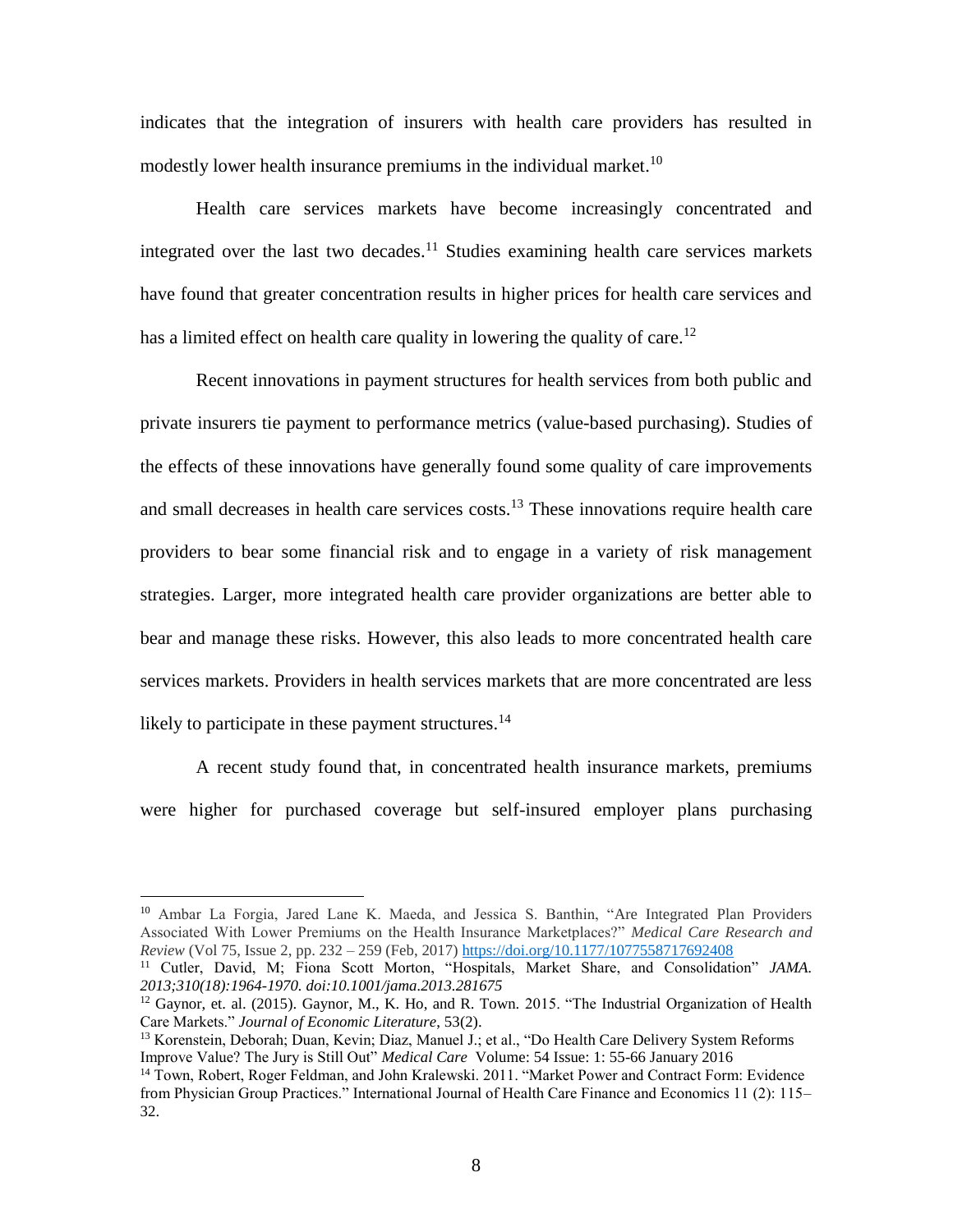Administrative Services Only (ASO) from insurers had lower claims costs.<sup>15</sup> This suggests that insurers are using their monopsony power to negotiate lower payments to health care providers, but their market power in insurance markets to charge higher premiums to consumers. Employers who self-insure contract with these insurers to administer their plans benefit from the insurers' market power, and contribute to it by increasing the share of privately insured lives on whose behalf the insurer contracts with health providers.<sup>16</sup>

Concentrated health care services markets facing concentrated health insurance markets constitute a bilateral monopoly. In such instances, both the buyers and sellers have an incentive and a greater ability to reduce competition. Health care provider contracts with insurers can act as significant barriers to entry for firms that might otherwise wish to enter health insurance markets.<sup>17</sup>

PBM services include developing and maintaining networks of retail pharmacies, providing mail-order prescription services, developing drug formularies, and negotiating rebates from pharmaceutical manufacturers that enable the manufacturers to gain preferential status on the PBM formularies. CVS currently provides pharmacy benefit management (PBM) services to Aetna and other insurers in the PDP market.

One theoretical effect of a vertical merger is the removal of transaction costs in purchasing inputs to the downstream markets. In this view, the merger allows the downstream firm to avoid the higher prices resulting from a concentrated input market.

<sup>15</sup> E. E. Trish and B. J. Herring, "How Do Health Insurer Market Concentration and Bargaining Power with Hospitals Affect Health Insurance Premiums?" *Journal of Health Economics,* July 2015 42:104–14. <sup>16</sup> The implication here is that employers are able to exercise greater bargaining power with insurers in negotiating lower prices than individual consumers.

 $17$  L. S. Dafny, Testimony Before the Senate Committee on the Judiciary, Subcommittee on Antitrust, Competition Policy, and Consumer Rights, on "Health Insurance Industry Consolidation: What Do We Know from the Past, Is It Relevant in Light of the ACA, and What Should We Ask?" September 22, 2015. http://www.judiciary.senate.gov/imo/media/doc/09-22-10DafnyTestimonyUpdated.pdf.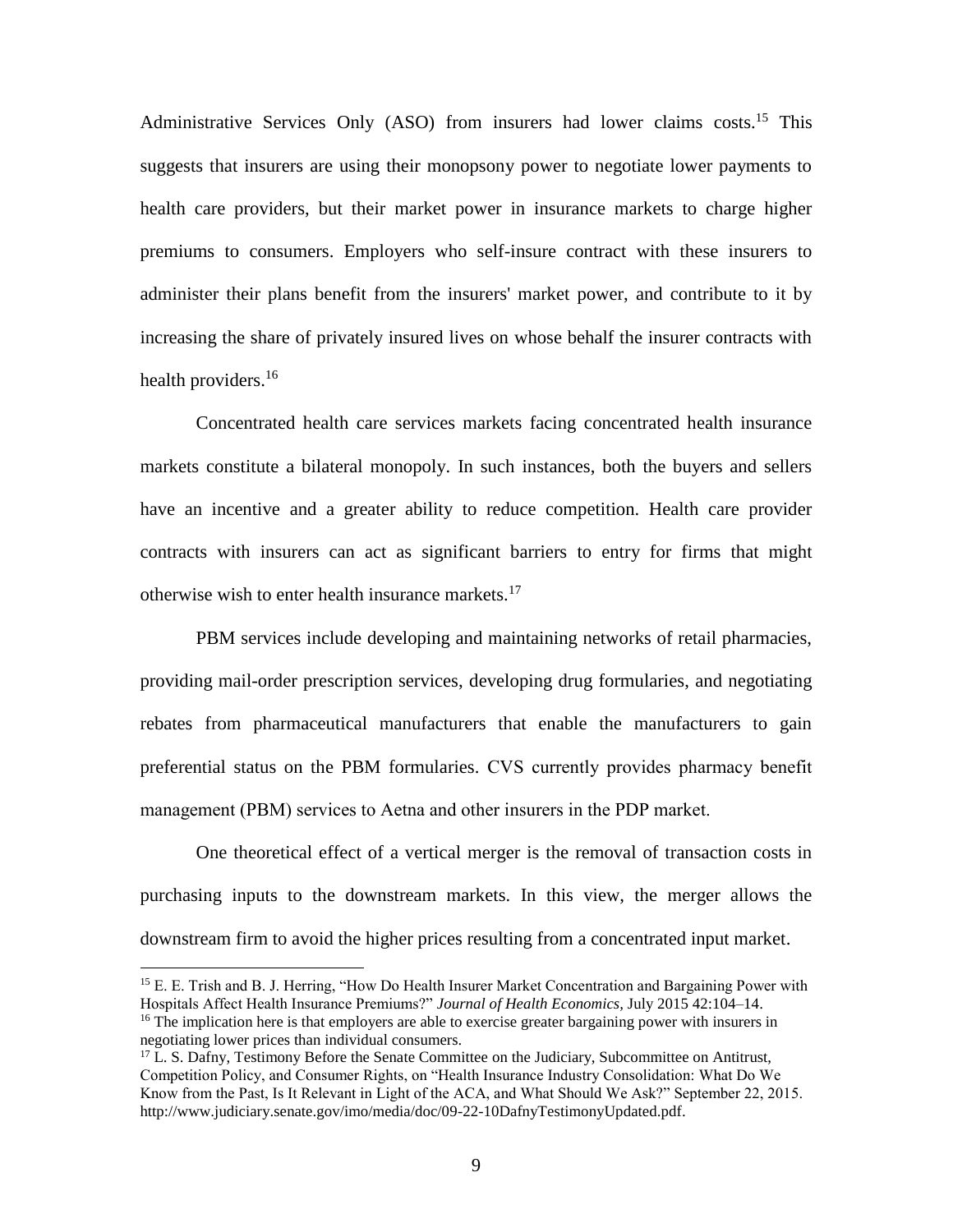In 2017, CVS (Caremark) had the largest national PBM market share with 25 percent of the market; Aetna's PBM market share was 4 percent.<sup>18</sup> Nationally, the premerger HHI for this market is 1,858; post-merger it would be 2,058. However, the PBM market is evolving. The two largest providers of PBM services, CVS and Express Scripts, are both currently proposing merging and integrating with health insurers. If both mergers are consummated, health insurance firms will account for 75 percent of the PBM market. This could induce other large health insurers to merge with PBMs.

Prescription drug costs are projected to become the fastest growing component of health care costs over the next decade.<sup>19</sup> Managing these costs will be an increasingly important element of health insurance plan design across all health insurance markets including ERISA plans.

Vertically integrated firms will have incentives that differ from those of nonintegrated ones when competing in both the PBM (upstream) market and the insurance (downstream) markets. <sup>20</sup> In general, a firm will choose prices and product qualities that maximize total profits across both upstream and downstream markets.

Increasing PBM prices may give a firm competitive advantage in the downstream market, but will reduce the demand for their PBM services. Importantly, in this market, a reduction in market share will reduce the PBM's ability to negotiate rebates with pharmaceutical manufacturers. Manufacturers provide these rebates in exchange for having specific medications listed on the formulary. The fact that pharmaceutical

<sup>&</sup>lt;sup>18</sup> The Drug Channels Institute.<https://www.drugchannels.net/2018/03/cigna-express-scripts-vertical.html> <sup>19</sup> Office of the Actuary in the Centers for Medicare & Medicaid Services "National Health Expenditure Projections 2017-2026" [http://www.cms.gov/Research-Statistics-Data-and-Systems/Statistics-Trends-and-](http://www.cms.gov/Research-Statistics-Data-and-Systems/Statistics-Trends-and-Reports/NationalHealthExpendData/NationalHealthAccountsProjected.html)[Reports/NationalHealthExpendData/NationalHealthAccountsProjected.html](http://www.cms.gov/Research-Statistics-Data-and-Systems/Statistics-Trends-and-Reports/NationalHealthExpendData/NationalHealthAccountsProjected.html).

<sup>20</sup> Chen, Yongmin. "On Vertical Mergers and Their Competitive Effects." *The RAND Journal of Economics*, vol. 32, no. 4, 2001, pp. 667–685.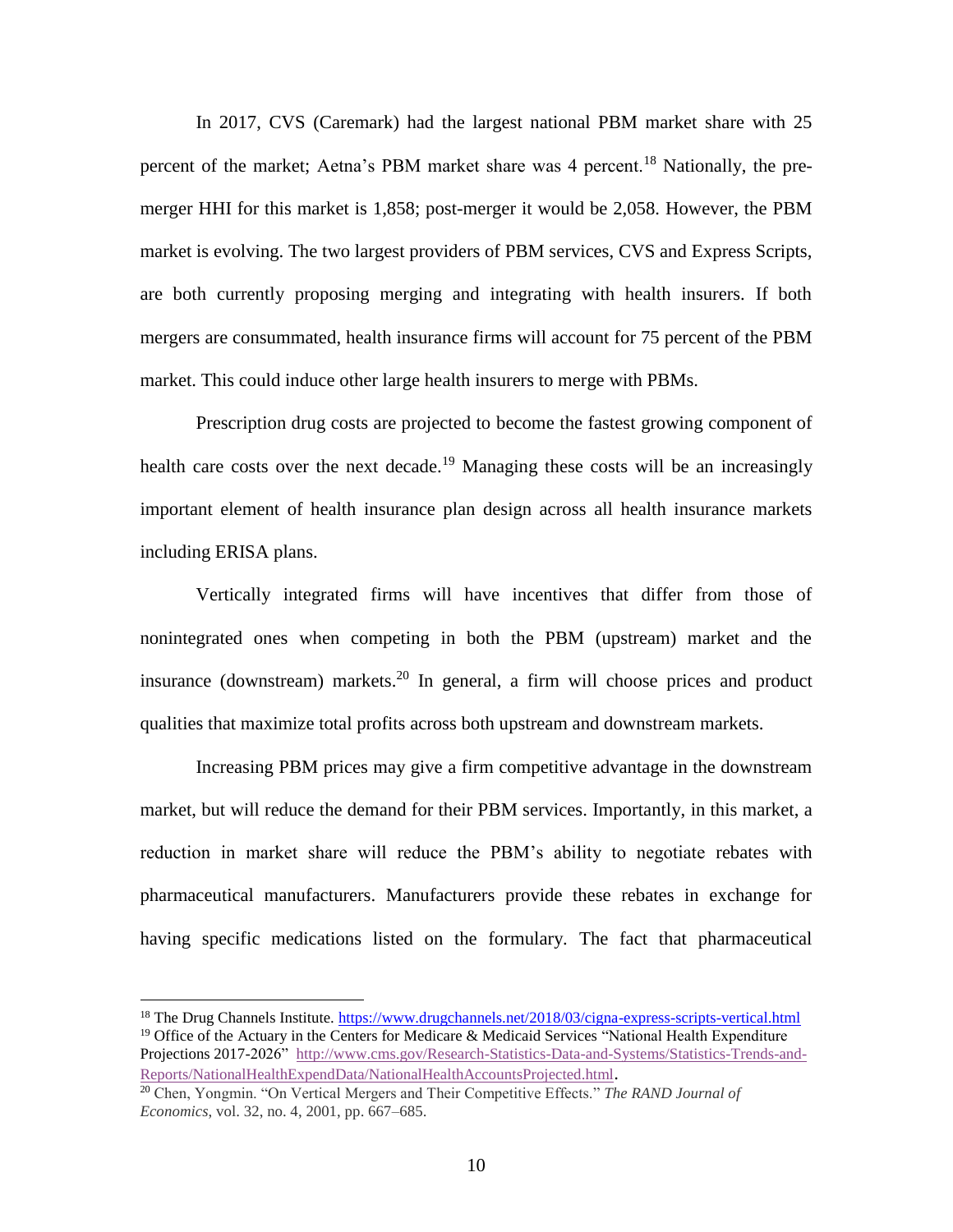manufacturers engage in price discrimination using rebates is an indication that the market for pharmaceuticals is not competitive.

The rebates PBMs negotiate with pharmaceutical manufacturers are an important cost element for any insurer, but are particularly important in the Medicare stand-alone Plan D plans and Medicare Advantage plans. The merged firm may have an incentive to increase fees in the PBM market to the increase its competitors' costs in the health insurance market. However, in order to maintain rebates on the same or better terms, the lost enrollment in the PBM market would have to be balanced by increased enrollment in the downstream insurance markets.

Additionally, the merged firm may have an incentive to use their upstream (PBM) services to engage in anti-competitive information sharing about downstream (health insurance) competitors.<sup>21</sup> One factor that might mitigate this incentive is the transparency of ownership in this case. The potential of information sharing in the merged firm may reduce demand for that firm's PBM services. However, in a market where integrated firms hold 75 percent or more of a market, information sharing may be a concern.

Medicare Advantage plans are assigned a star rating based on measures of care quality and plan performance. Bonus payments are made to plans with higher quality scores. Finally, rebates to plans whose bids are below the benchmark are determined by their quality rating. The most highly rated plans will receive 70 percent of the difference between their bids and the benchmark, while the lowest rated plans will receive 50 percent of the difference. The Congressional Budget Office estimated that Medicare

<sup>21</sup> S. Salop and D. Culley, "Potential Competitive Effects of Vertical Mergers: A How-To Guide for Practitioners," (Dec. 8, 2014), available at http://scholarship.law.georgetown.edu/facpub/1392/.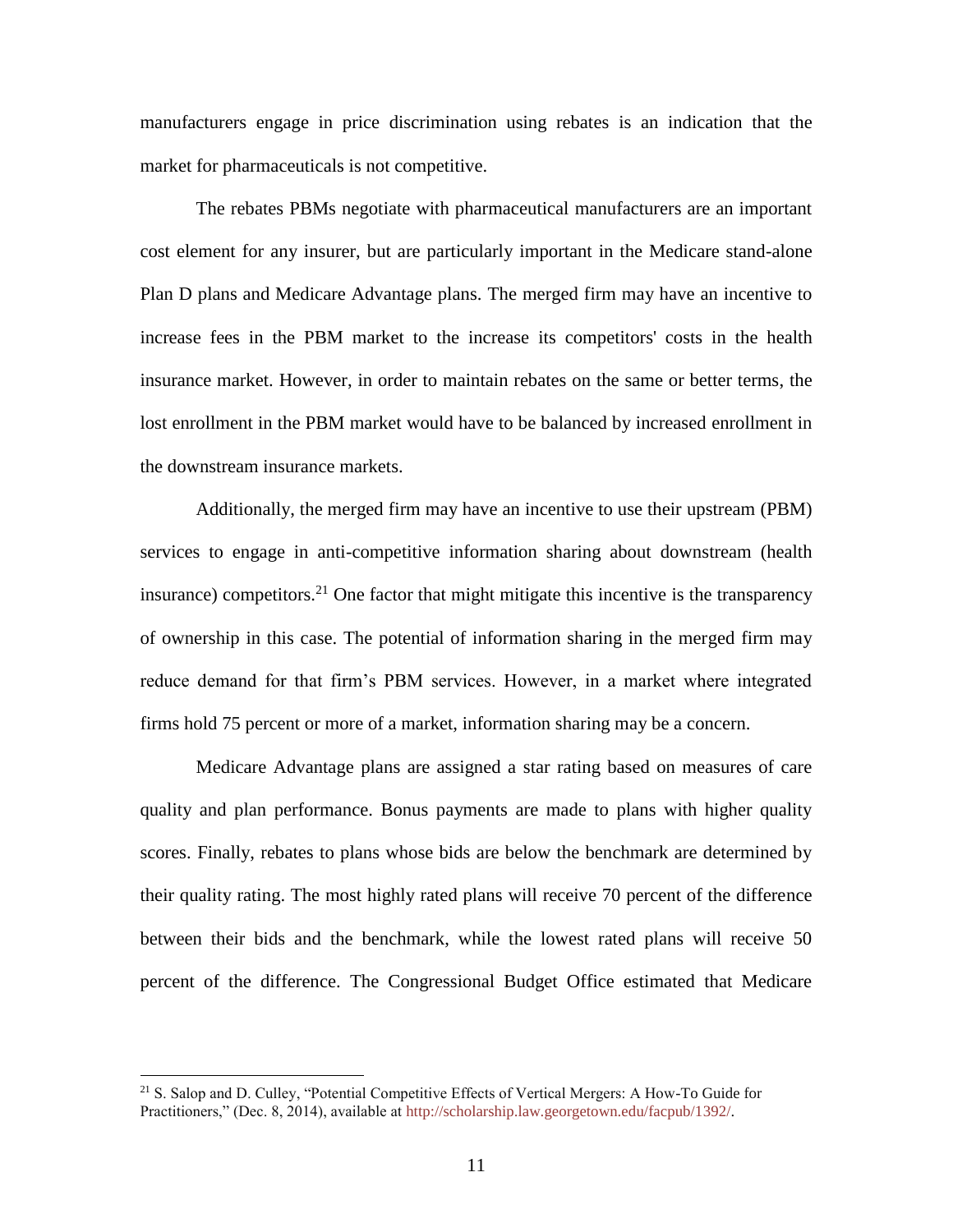Advantage enrollment will be 35 percent lower in 2019 then it would have been without these changes. $^{22}$ 

CVS contends that the merged firm will increase their Medicare Advantage revenue by achieving care efficiencies that reduce costs and increase quality. Care efficiencies are to be achieved by integrating insurer and provider (particularly pharmacy) data to identify high cost patients, help those patients manage their care by increasing their access to appropriate care through CVS's primary care clinics (Minute Clinics) and pharmacy services, and increasing the quality of services measured by Medicare Advantage's Star system.

CVS proposes to an integrated strategy to reduce costs and increase health care quality in both public and private insurance markets and presumably in their Administrative Services Only (ASO) product lines. In most health insurance markets, other than Medicare Advantage, there is currently a less direct connection between quality scores and revenue. Leveraging CVS' Minute Clinics increases competition in the primary care markets where they exist. To the extent the merged firm is successful in reducing costs and increasing quality, consumer welfare should increase as a result of the merger.

One of the potential effects of a vertical merger of a health insurer and a medical service provider is to lower the costs of health care services. Concentration in health insurance markets can lead to lower health care services prices even in highly

<sup>&</sup>lt;sup>22</sup> Congressional Budget Office, "Comparison of Projected Enrollment in Medicare Advantage Plans and Subsidies for Extra Benefits Not Covered by Medicare Under Current Law and Under Reconciliation Legislation Combined with H.R. 3590 as Passed by the Senate," March 19, 2010.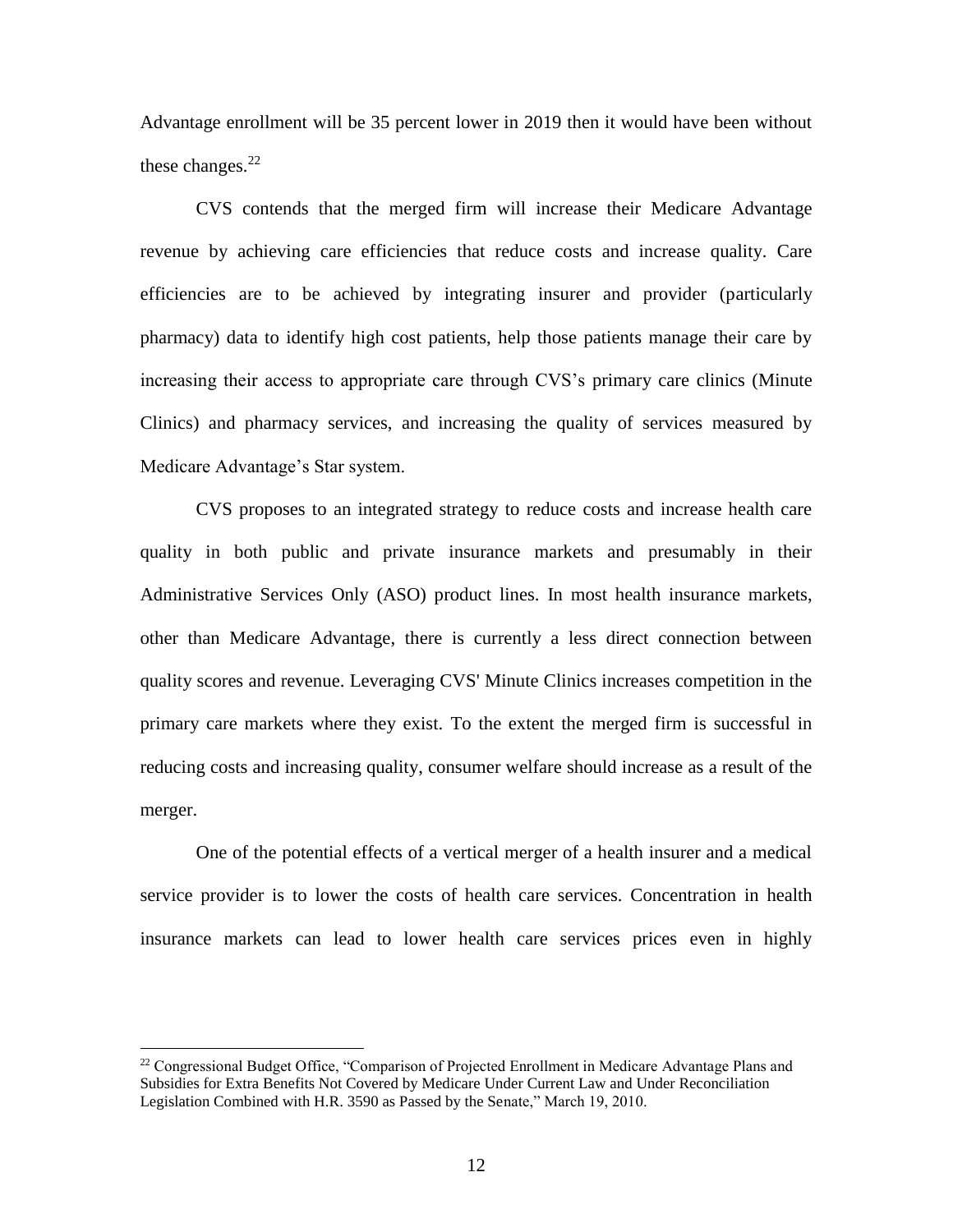concentrated provider markets. <sup>23</sup> Recent health insurance mergers have resulted in decreased health provider prices and a reduction in health care employment and wages, in markets where the health insurers' market concentration increased. $^{24}$ 

#### **Recommendations**

 $\overline{a}$ 

The proposed merger would create an integrated health services firm that would integrate insurance, pharmaceutical, and primary care services. The new integrated firm has the potential to achieve efficiencies that result in higher-quality care and lower consumer costs. The vertical effects of the merger will have potential effects in a number of insurance markets as well as upstream Pharmacy Benefit Manager, retail pharmacy, and primary care markets. Vertical integration alters incentives in both the upstream and downstream markets that could simultaneously decrease costs and increase quality and decrease competitiveness. Less competitive markets are associated with higher premiums and lower quality.<sup>25</sup> The net effect of the proposed merger will be reflected in health insurance premiums and the quality of health plan services.

To the degree the merger promotes efficiency, it necessarily increases the minimum efficient scale of a health insurance firm and reduces competition in the downstream health insurance market. The potential harmful net effects on consumer

<sup>24</sup> G. A. Melnick, Y. C. Shen, and V. Y Yu, "The Increased Concentration of Health Plan Markets Can Benefit Consumers Through Lower Hospital Prices," *Health Affairs,* Sept. 2011 30(9):1728–33; L. Dafny, M. Duggan, and S. Ramanarayanan, "Paying a Premium on Your Premium? Consolidation in the U.S. Health Insurance Industry," *American Economic Review,* April 2012 102(2):1161–85. A. S. Moriya, W. B. Vogt, and M. Gaynor, "Hospital Prices and Market Structure in the Hospital and Insurance Industries," *Health Economics, Policy and Law,* Oct. 2010 5(4):459–79.

<sup>&</sup>lt;sup>23</sup> L. Dafny, M. Duggan, and S. Ramanarayanan, "Paying a Premium on Your Premium? Consolidation in the U.S. Health Insurance Industry," *American Economic Review,* April 2012 102(2):1161–85

<sup>&</sup>lt;sup>25</sup> Cabral, Marika, Michael Geruso, and Neale Mahoney. 2018. "Do Larger Health Insurance Subsidies Benefit Patients or Producers? Evidence from Medicare Advantage." American Economic Review, 108 (8): 2048-87.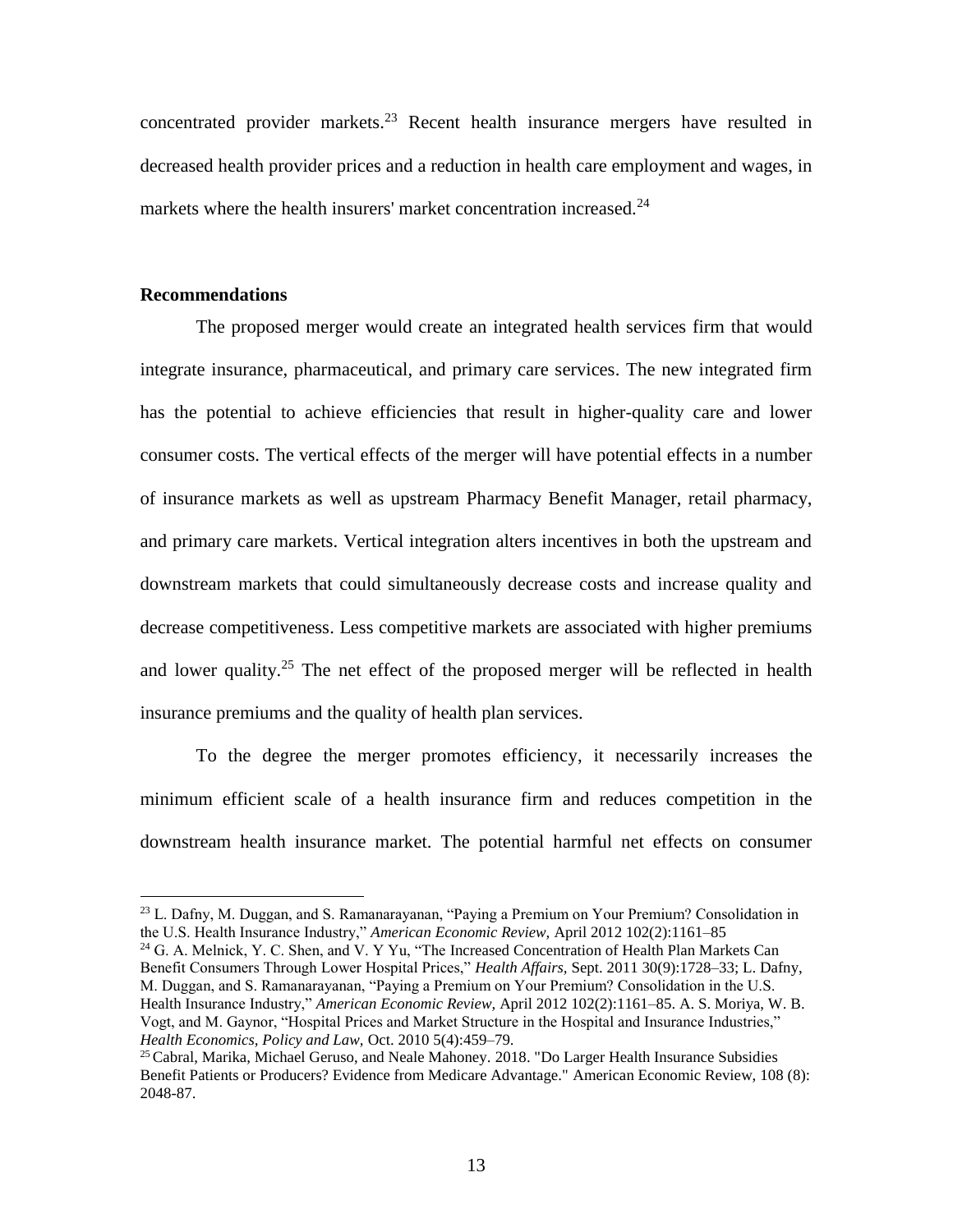welfare include: higher prices in health insurance markets, reduced access to appropriate health care services or products, and reduced quality of care. Both positive and negative effects of this merger may differ across health insurance markets.

#### Market Monitoring and Analysis

 $\overline{a}$ 

Health insurance organizations are becoming more integrated and markets more concentrated.<sup>26</sup> Given that the effects of the proposed merger on competition and consumer welfare are uncertain, we recommend expanded monitoring and analysis of health insurance markets.

To the extent that this transaction yields increased efficiencies and better management of the utilization of services, prices should fall and/or the quality of care should increase. The market share of the downstream firm may increase as well, but only to the extent attributable to changes in price or quality favorable to consumers. However, the market share may rise without changes in price or quality if the merged entity can affect its competitor's prices or quality through actions in the upstream market. Analysis should examine both downstream health insurance prices and quality and upstream factors contributing to changes in cost and quality.

There is no simple metric that will uniquely identify the consumer welfare effects of this transaction. Metrics for price, quality, and risk selection should be evaluated together. We recommend that the Department use existing insurer reporting and data sources that need to be supplemented by additional data collection to calculate the types of measures listed below. Further, the Department will need data that is delineated for

 $26$  Dauda, S. (2018), Hospital and Health Insurance Markets Concentration and Inpatient Hospital Transaction Prices in the U.S. Health Care Market. Health Services Research, 53: 1203-1226. doi[:10.1111/1475-6773.12706](https://doi.org/10.1111/1475-6773.12706)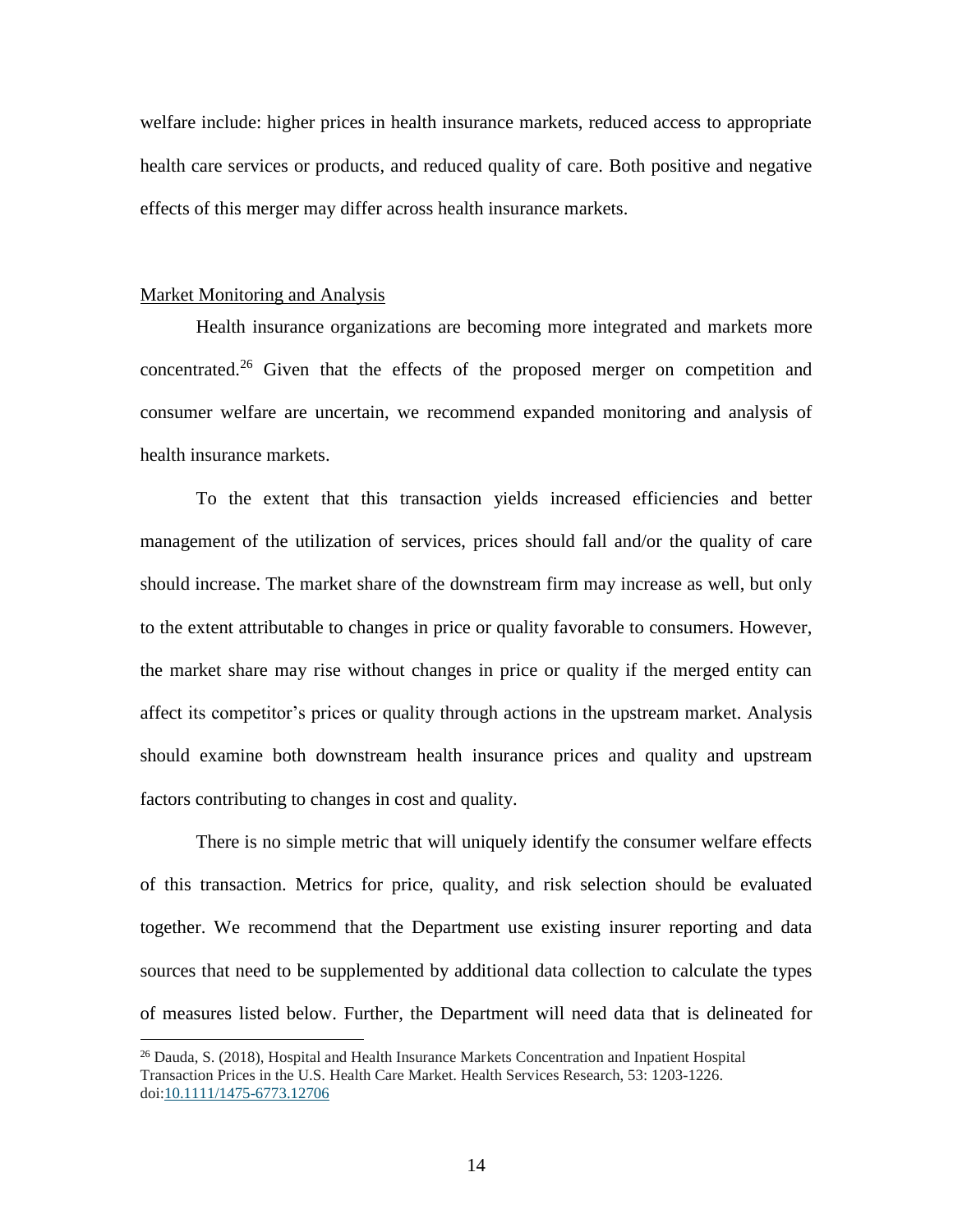each relevant market. The relevant markets for Medicare Part D and Medicare Advantage should be delineated separately for individual and group plans (excluding ASO business). The following metrics should be constructed or acquired:

- Firms' market shares in each relevant market
- Medical loss ratios for each relevant market
- Member risk scores for each plan or market
- Health Plan Descriptors including:
	- **Measures of Network Adequacy**
	- Health Plan Quality Metrics (HEDIS, Medicare Star Ratings)
- PBM formulary construction
- Total PBM prices (fees plus net rebates)
- Pharmaceutical utilization and expenditures by class (Brand, Specialty, Generic)

# *Market Share*

The direct horizontal competitive effects of this merger are mitigated by the divestiture of Aetna's Medicare Part D plans. Vertical integration may have competitive effects in the Medicare Part D and other health insurance markets. While the Department has access to data on market concentration in many markets, collecting data for Medicare Part D market information may be an issue. These markets are moderately concentrated in Connecticut. Enrollment, price, and quality information on those plans are available to consumers and the Department through the Center for Medicaid Services (CMS). If the Department also wishes to measure insurers' market share and market concentration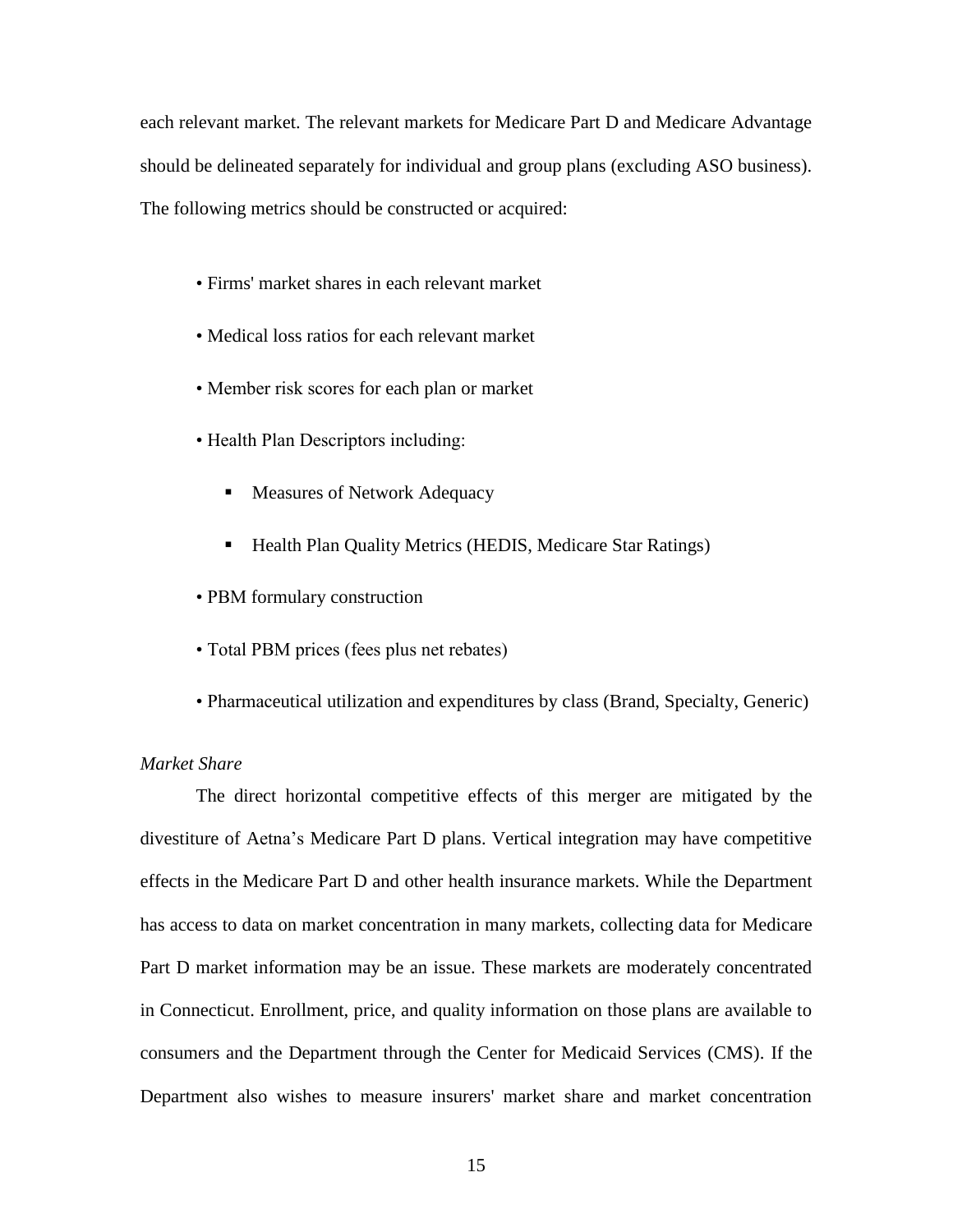based on premiums, it will need to extract the necessary data from insurers' rate filings or issue a special data call that provides a separate breakdown of the Medicare Advantage and Medicare Part D individual and group markets. Premiums could be direct written or direct earned premiums.

#### *Loss Ratios and Profitability*

In insurance, unit prices are typically calculated by dividing direct or net premiums earned by losses incurred (i.e., total claim payments incurred) with adjustments for claims adjustment and other expenses.<sup>27</sup> Loss ratios (losses incurred divided by premiums earned) are commonly used measures of profitability. If the Department issues a special data call, it should include data on incurred losses. As for the premium data discussed above, the call would require a breakdown of Medicare Advantage and Medicare Part D individual and group markets. Certain expense items also could be included that should be available at a state level, e.g., claim adjustment expenses. This would allow the Department to calculate loss ratios and loss ratios adjusted for certain expenses as measures of profitability.<sup>28</sup>

#### *Member Risk Scores*

 $\overline{a}$ 

Risk scores are constructed to use enrollee characteristics to predict utilization of medical services. As such, they could provide a measure of risk selection resulting from

<sup>&</sup>lt;sup>27</sup> Some expense data is available at a state level while other expense data are only available at a company level. There also can be adjustments for investment income on loss reserves but this should not be a big factor for health insurance where the tail on claims should be relatively short.

 $28$  It is our understanding that these data could be extracted from the rate filings of insurers that file rates with the Department. However, not all of the firms in the Medicare Part D market file rates with the Department.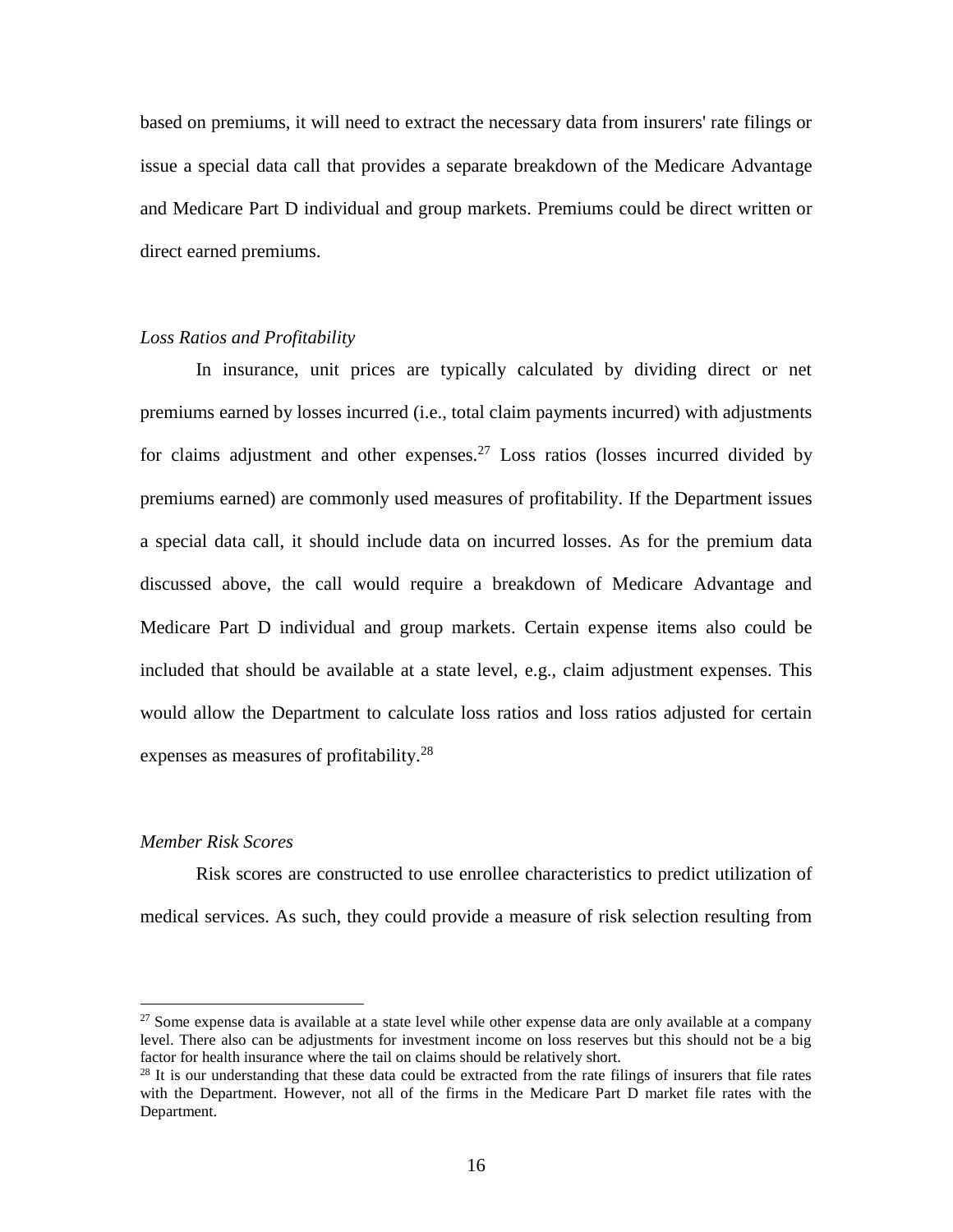market power in the downstream market, or information sharing, foreclosure, or market power in the upstream markets.

However, risk scores may be affected by the operations of the health plan. In markets where payments to the health plan are affected by risk scores, plans may have an incentive to encourage "upcoding" diagnoses. This upcoding has been estimated to increase Medicare Advantage plan risk scores by between 6 and 16 percent and coding intensity increases with vertical integration. 29

Risk scores may not completely capture variation in claims risk or health status. Risk adjustment relies on clinical and administrative records, which may reflect differences in diagnostic and treatment practices across insurers and providers, in addition to the underlying health of plan enrollees.<sup>30</sup>

Risk scores may not fully predict health care utilization because they do not incorporate differences in the behavior of individuals with a similar diagnosis. <sup>31</sup> If differences in behavior reflect intrinsic differences in enrollees, then health plans can exploit that difference by designing plan characteristics to attract enrollees with lower than average utilization for a given risk score. Conversely, higher quality health plans employ disease-managed programs that alter enrollee behavior to improve health and reduce health care utilization. Differentiating between these two effects require measures of health plan design and health outcomes.

<sup>&</sup>lt;sup>29</sup> Geruso M. and Layton, T. (2015) "Upcoding: Evidence from Medicare on Squishy Risk Adjustment." NBER Working Paper 21222.

<sup>&</sup>lt;sup>30</sup> Song, Yunjie, Jonathan Skinner, Julie Bynum, Jason Sutherland, John E. Wennberg, and Elliott S. Fisher. 2010. "Regional Variations in Diagnostic Practices." New England Journal of Medicine 363 (1): 45–53.

<sup>31</sup> Einav L, Finkelstein A, Kluender R, Schrimpf P. Beyond Statistics: The Economic Content of Risk Scores. American Economic Journal: Applied Economics. 2016;8(2):195–224.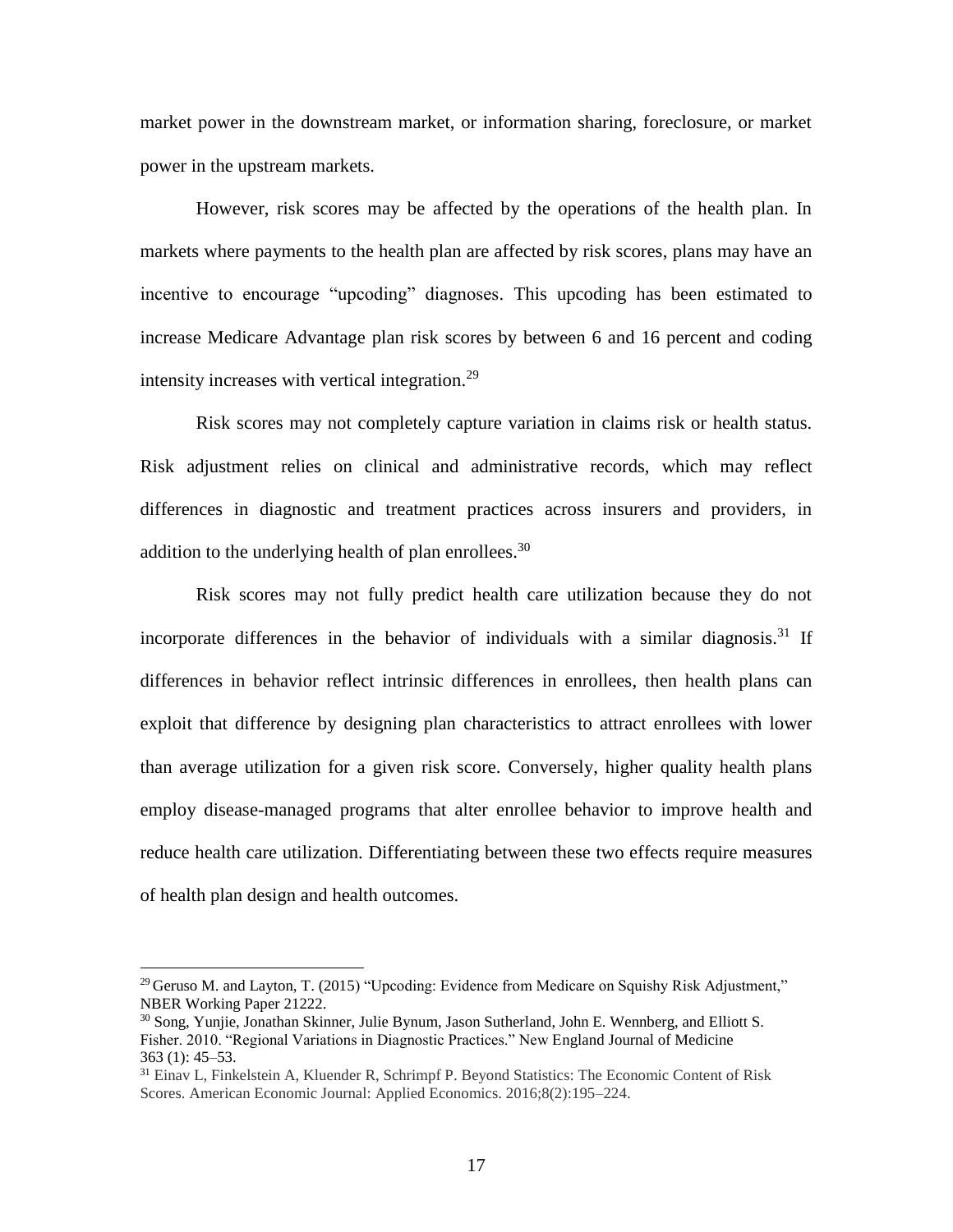#### *Health Plan Descriptors*

Value based purchasing, population health measures, integration of care, and consumer incentives have the potential to reduce costs, increase the quality of care, and improve health care outcomes. These are recent innovations whose results have not been fully tested. Historically, increased concentration in either provider or insurance markets has led to increased costs for insurance consumers.

The Medicare Advantage market is regulated with risk adjustment and quality adjustments to payments to consumers. The success of merged entity in this market would enhance competition and consumer welfare.

Quality indicators for each plan are collected and reported for each plan in the Medicare program (Medicare Star system) and for commercial insurers through the National Committee for Quality Assurance's (NCQA) HEDIS measures. Access to the NCQA's Quality Compass tool will provide the Department with measures of health outcomes and plan quality. $32$ 

#### *Network Adequacy*

 $\overline{a}$ 

An element of plan quality that is only indirectly measured by NCQA or Medicare star ratings is access to appropriate care. Network adequacy measures attempt to assess access to care within a health plan. Health plan networks assessment has traditionally been done with measures of the time and distance consumers traveled to treatment by specific health care providers. The National Association of Insurance Commissioners (NAIC) has proposed a model act that requires networks that are

<sup>32</sup> Access at https://www.ncqa.org/programs/data-and-information-technology/data-purchase-andlicensing/quality-compass/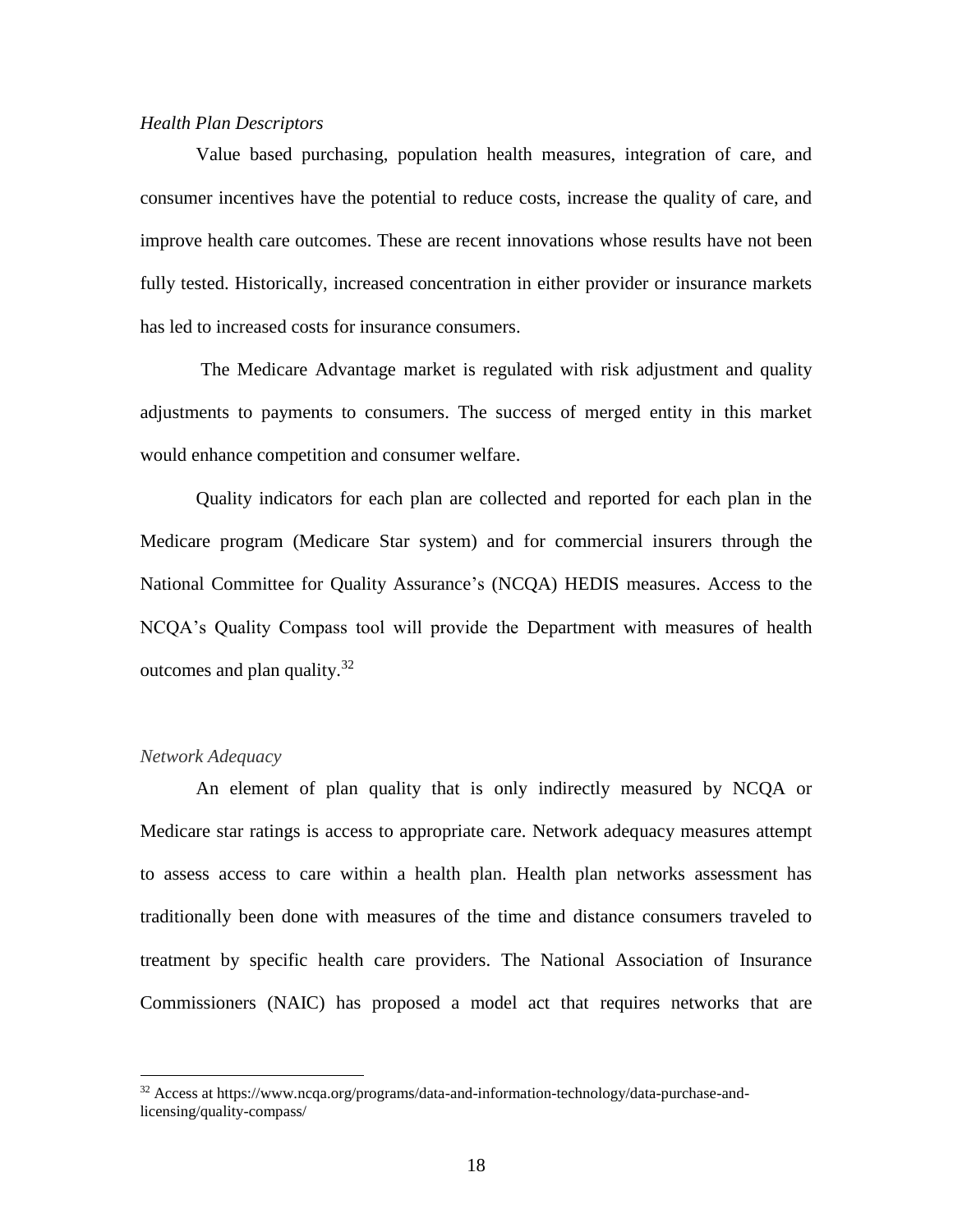"sufficient in numbers and appropriate types of providers ... to assure that all covered services ... will be accessible without unreasonable travel or delay."<sup>33</sup>

The evolution of the health care delivery system has raised questions about the efficacy of these standards as measures of access to health care. Sites of care are changing in ways that may not be captured in regulatory measures or in consumer assessments of networks. Urgent care centers for example are increasingly utilized as a part of integrated care systems.<sup>34</sup>

#### *Formulary Construction*

Another important element in measuring a health plan's network adequacy is the adequacy of the plan's drug formulary. Restrictive formularies serve two functions for a health plan. They enable health plans to move utilization away from high cost or less therapeutically appropriate drugs to lower cost or more appropriate drugs, thus increasing quality. They also allow plans (or usually their PBMs) to negotiate rebates in therapeutic classes with several drugs of very similar efficacy, potentially increasing revenue.

A potential effect of vertical mergers' foreclosure is that the merged firm raises the price or lowers the quality of its upstream product to downstream competitors. One measure of this conduct would be differentials in formularies between health plans using the same PBM.

#### *Total PBM Prices (Fees Plus Net Rebates)*

<sup>&</sup>lt;sup>33</sup> National Association of Insurance Commissioners, Network Adequacy (NAIC, July 2016), http://www.naic.org/cipr\_topics/topic\_network\_adequacy.htm.

<sup>&</sup>lt;sup>34</sup> The Surge in Urgent Care Centers: Emergency Department Alternative or Costly Convenience? HSC Research Brief No. 26 July 2013 Tracy Yee, Amanda E. Lechner, Ellyn R. Boukus <http://www.hschange.org/CONTENT/1366/>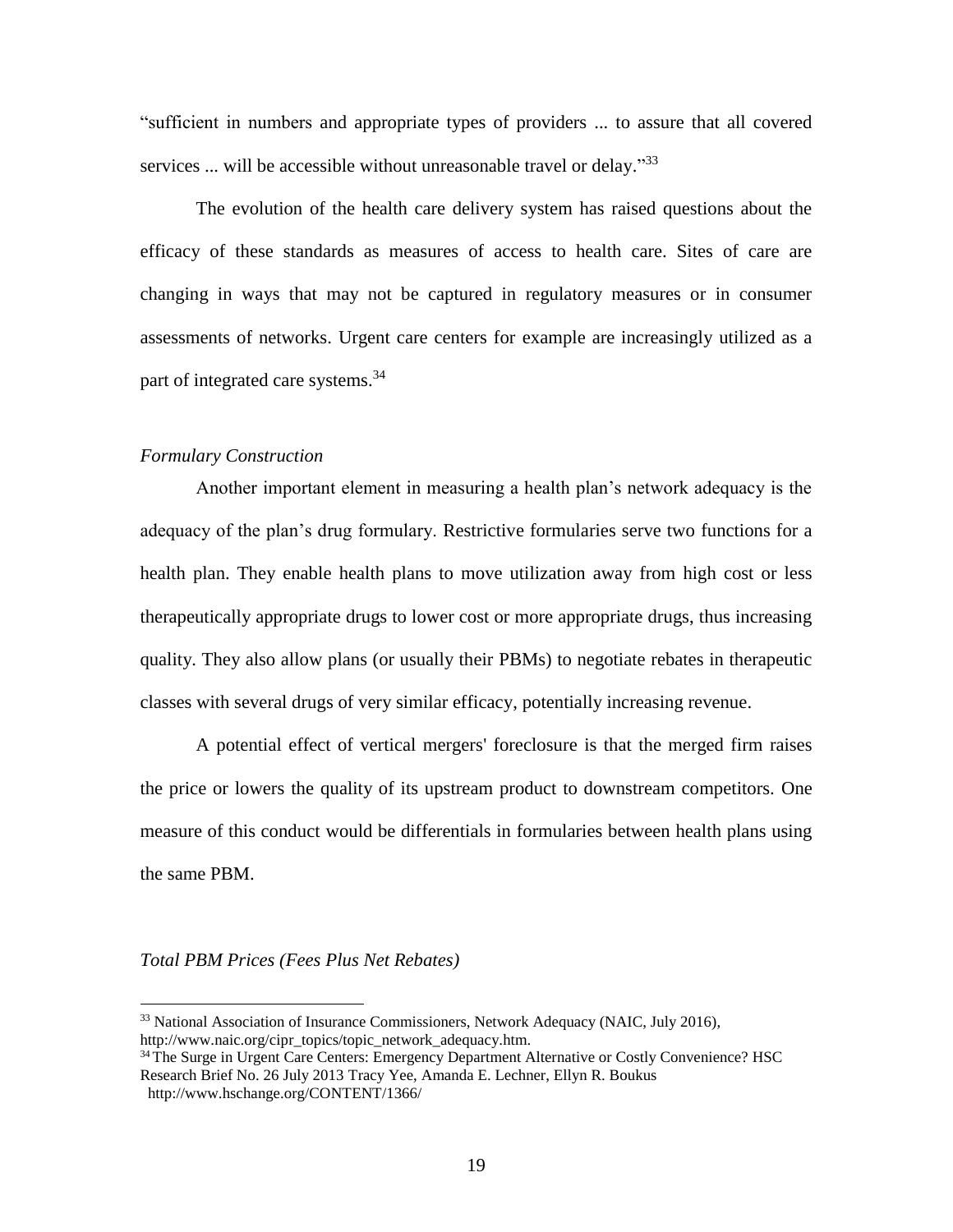The merged entity will have an incentive to increase prices for PBM services to its competitors in the various insurance markets only if any resulting decrease in revenue in the PBM market is less than the resulting increase in revenue in the insurance markets. It is likely there will be a decrease in the demand for the merged entities' PBM business because of information sharing concerns by its competitors in the insurance markets. Any PBM price increase would further decrease demand and revenue in that market which would have to be matched by increased profit in the insurance markets to be a rational strategy.

The PBM market is concentrated however, and the trend in that market is for even greater concentration. Moreover, the quality of PBM services along several dimensions including mail order pharmacies, formulary development and composition, and sharing of manufacturer rebates could be altered to give the merged entity a competitive advantage in insurance markets.

#### **Implications for the Department's Consideration of the Proposed Acquisition**

The proposed merger would increase concentration in the individual PDP market which is already moderately concentrated. Further, the vertical aspects of this transaction could also increase concentration in downstream health insurance markets. Taken together, this increased concentration could reduce consumer welfare in these markets but we cannot predict this with any high level of confidence. On the other side of the coin, the proposed merger could have the effect of improving efficiency and the quality of services provided to consumers as well as lowering their premium costs, which would increase consumer welfare.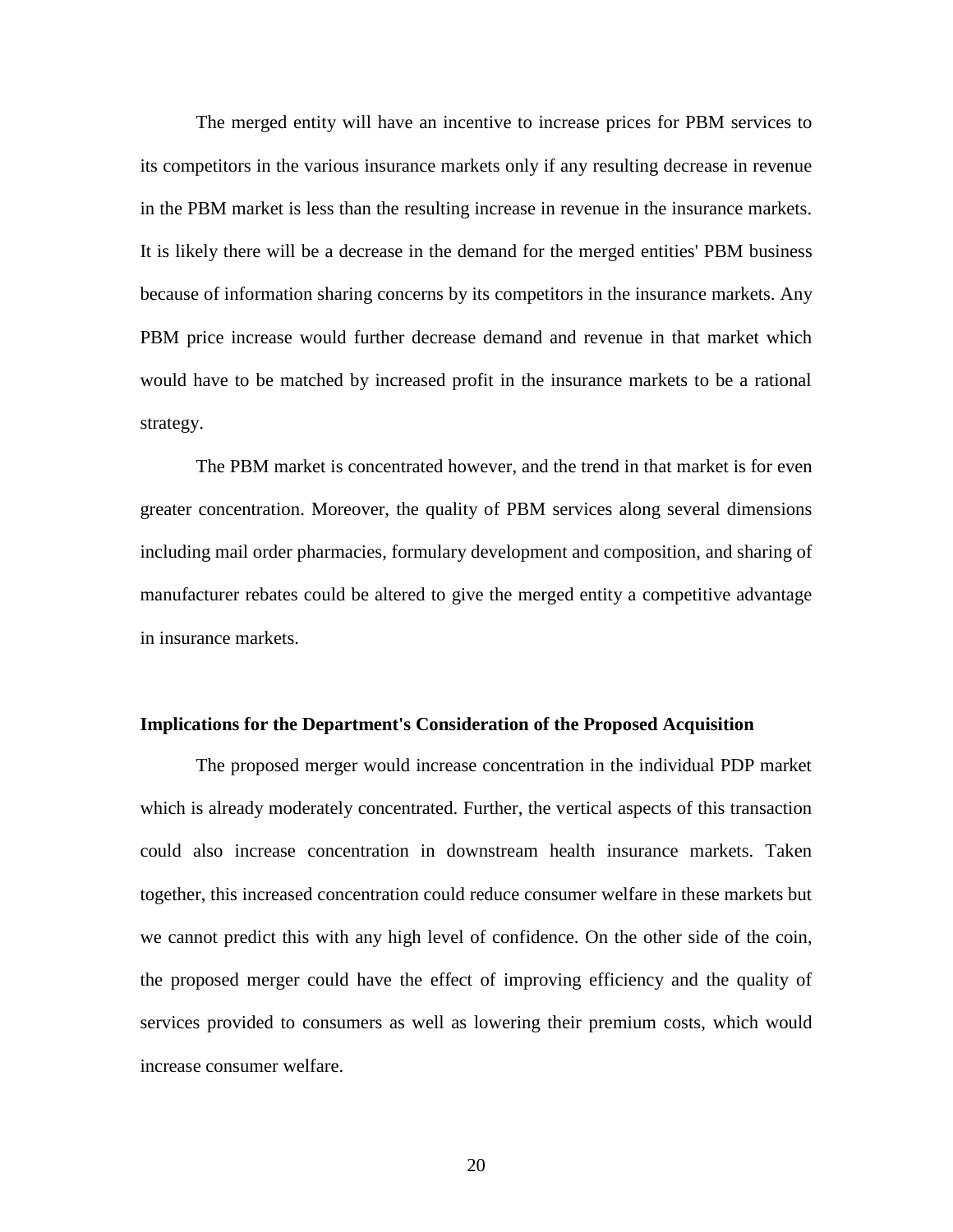As we discuss above, much would depend on the behavior of the merged entity. This is not something that we can predict with any high degree of confidence. This said, should the Department decide to approve this transaction, we recommend that it use existing data sources as well as enhanced reporting of the firms in these markets (in coordination with other state and federal agencies) so that it can more effectively monitor their conduct and performance to ensure the protection of consumers' interests. This would enable the Department to take any regulatory actions that may be warranted to fulfill its consumer protection responsibilities.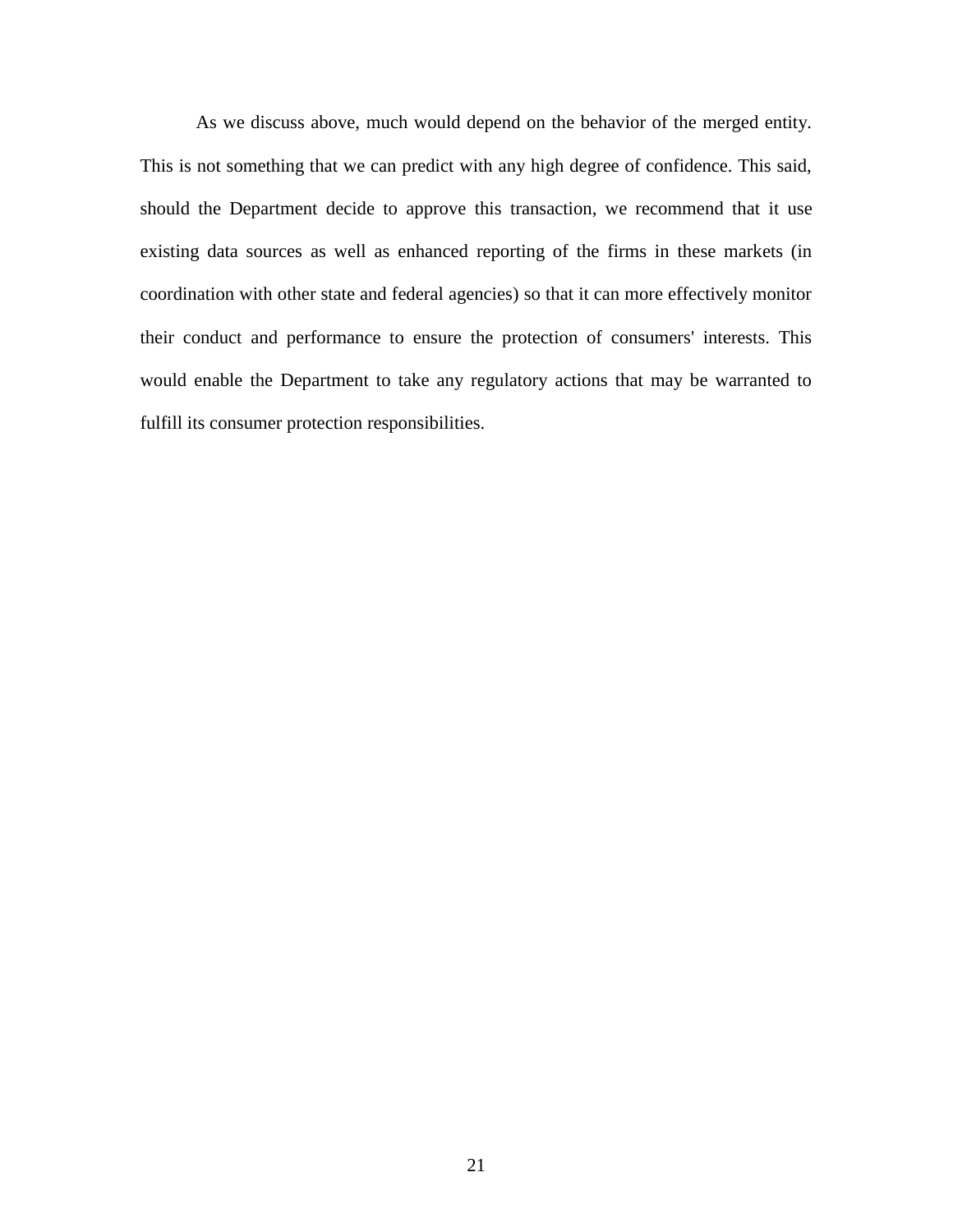# **Appendix A Data Sources**

# Data Sources and Market Categories

# *Current Reports*

Health insurance companies submit financial reports to state insurance departments and the NAIC that contain a number of exhibits and interrogatories that provide information at a countrywide (company) level for an insurer. The principal statelevel exhibit is the Exhibit of Premiums, Enrollment, and Utilization (commonly known as the "State Page"). For each state that an insurer writes business in, this exhibit provides information on:

- Total members (by quarter);
- The total number of ambulatory encounters (physician and non-physician);
- Hospital patient days incurred;
- Hospital admissions;
- Premiums written and earned; and
- Amounts paid and incurred for health services provided.

These items are reported for the following market categories:

- Comprehensive (hospital and medical)
- Individual;
- Group;
- Medicare Supplement;
- Vision;
- Dental;
- Federal Employees Health Benefit Plan;
- Title XVIII Medicare;
- Title XIX Medicaid; and
- All other combined.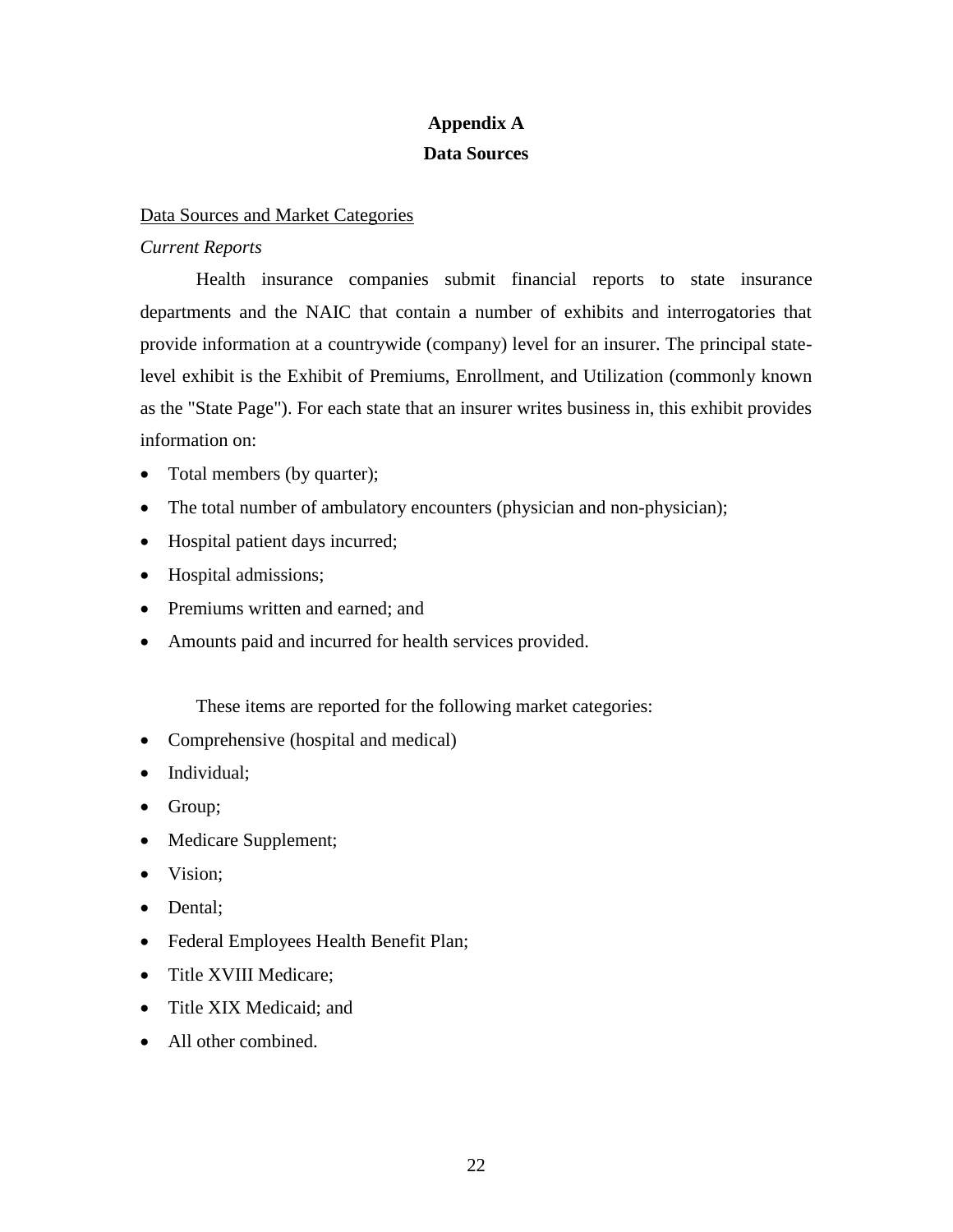Health insurers also submit a Supplemental Exhibit that has three parts. Part 1 provides detailed information on premiums, claims, expenses, and reinsurance, as well as the number of certificates/policies, covered lives, and groups. These data are broken out for the following market categories, among others:

- Comprehensive health coverage
	- o Individual
	- o Small group
	- o Large group
- Business subject to minimum loss ratio (MLR) standards
	- o Individual
	- o Small group
	- o Large group
- Medicare Parts C and D combined subject to the ACA

Part 2 provides a more detailed breakdown of premiums and expenses for the same market categories as Part 1. Part 3 provides an even more detailed breakdown of expenses for the same market categories

In addition to these exhibits, insurers are required to file a Medicare Part D Coverage Supplement but this supplement only contains data at a company level and not at a state-company level.

Further, insurers are required to file a Market Conduct Annual Statement (MCAS) for each type of insurance, including health. The MCAS contains a number of items relevant to insurers' conduct and quality of service, including the number of claims paid and denied, broken down by the length of time between when the claims were filed and when they were denied or paid, and the number of authorizations approved or denied.